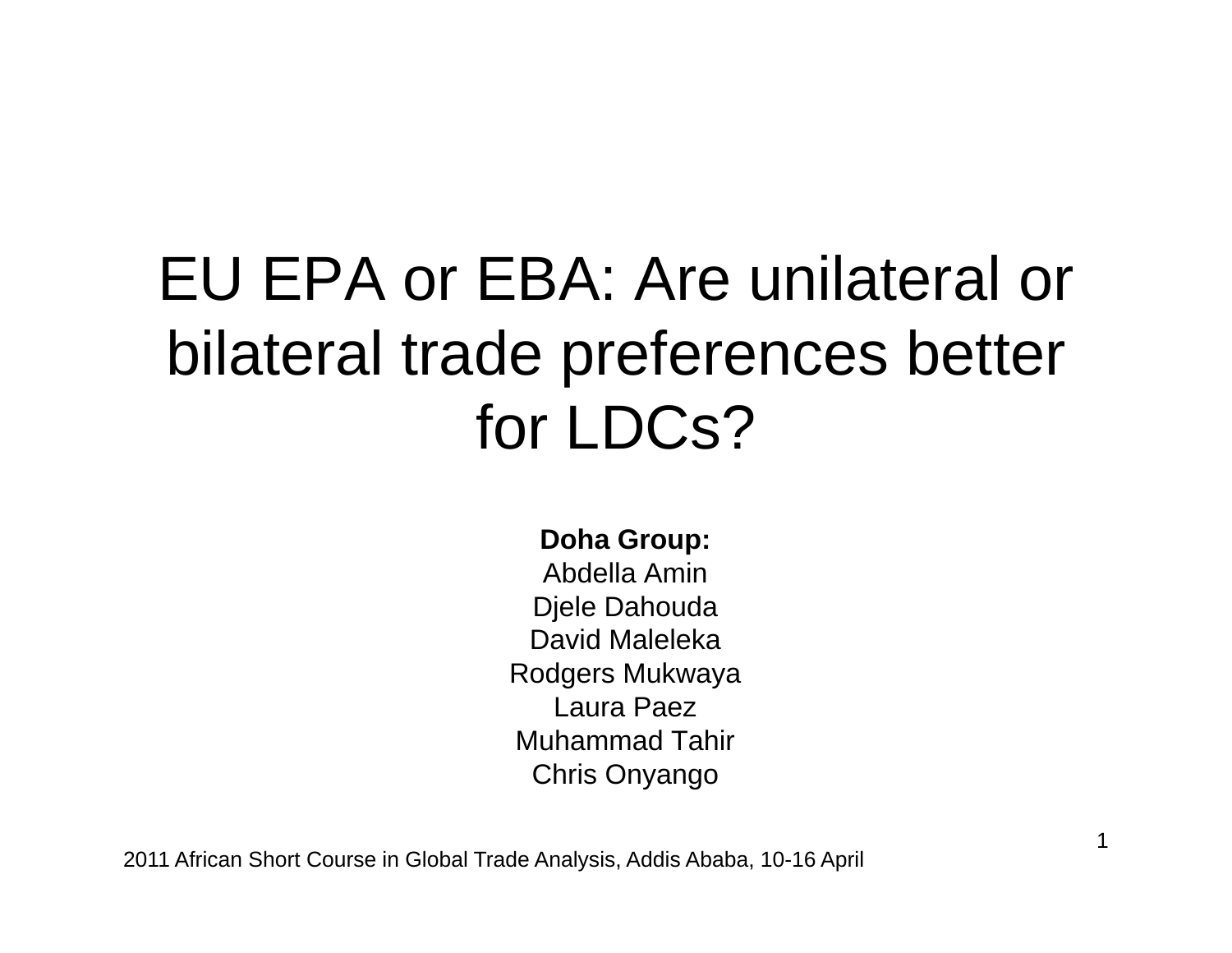## **CONTENTS**

- INTRODUCTION
- MOTIVATION
- SETUP OF THE MODEL
- MODEL ASSUMPTIONS
- RESULTS
	- EPA SIMULATION
	- EBA SIMULATION (with a base and alternative closures)
- •CONCLUSION
- POLICY RECOMMENDATIONS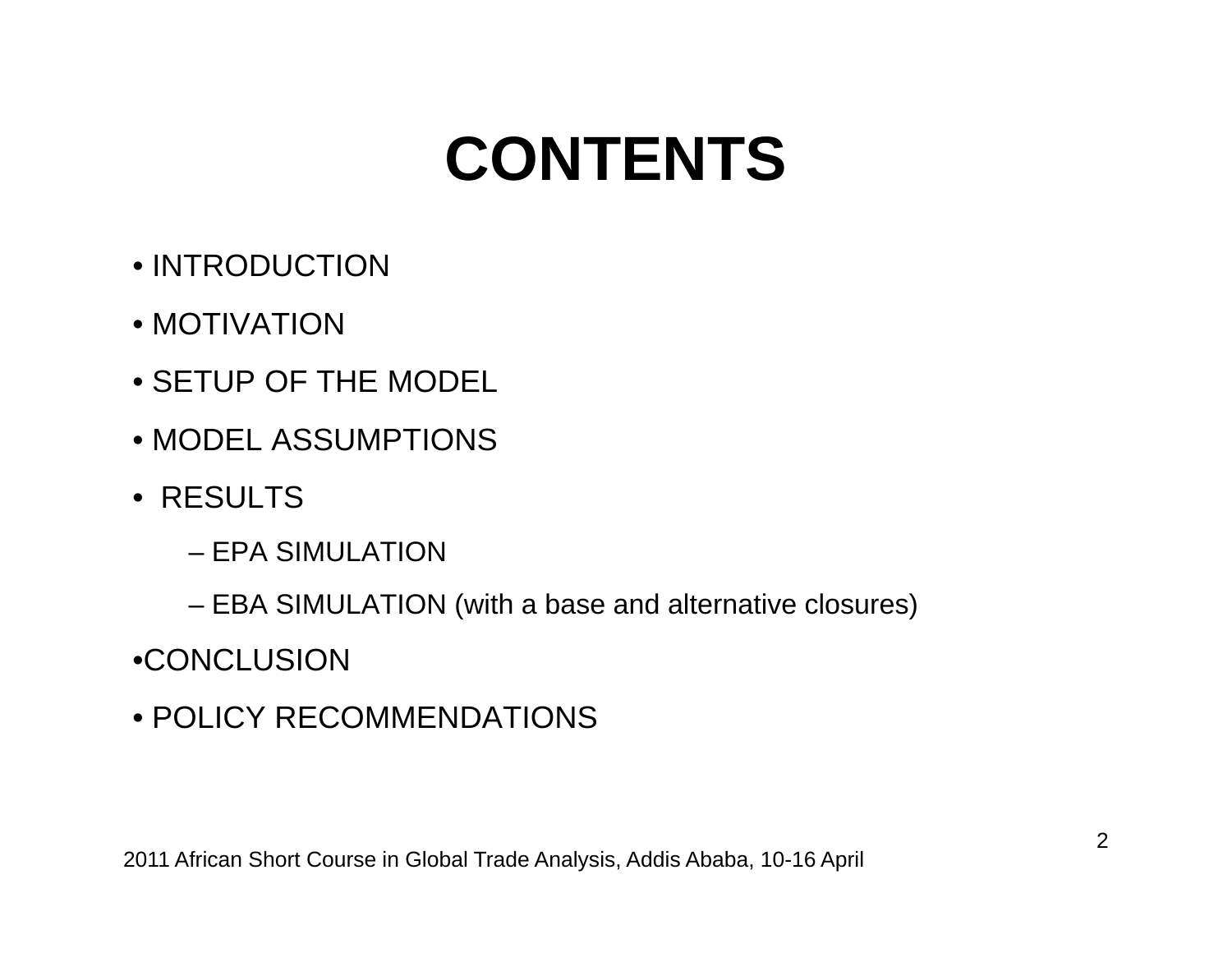## **INTRODUCTION**

• WTO Doha Round has stalled and countries have resorted to bilateral strategies. EU has been considering extension of existing preferences and/or negotiating FTAs with developing countries

- Of importance to African LDCs:
	- –Preferential EU-LDC trade relations governed by the "EBA": a "0" tariff preference on all goods except arms
	- EPA Negotiations which have to be WTO compatible (i.e. MFN, Reciprocity)
- What are the implications for LDCs on welfare, trade, revenues, and employment of: a) full reciprocity in EU-LDC trade relations and b) extension of EBA preferences to developing countries?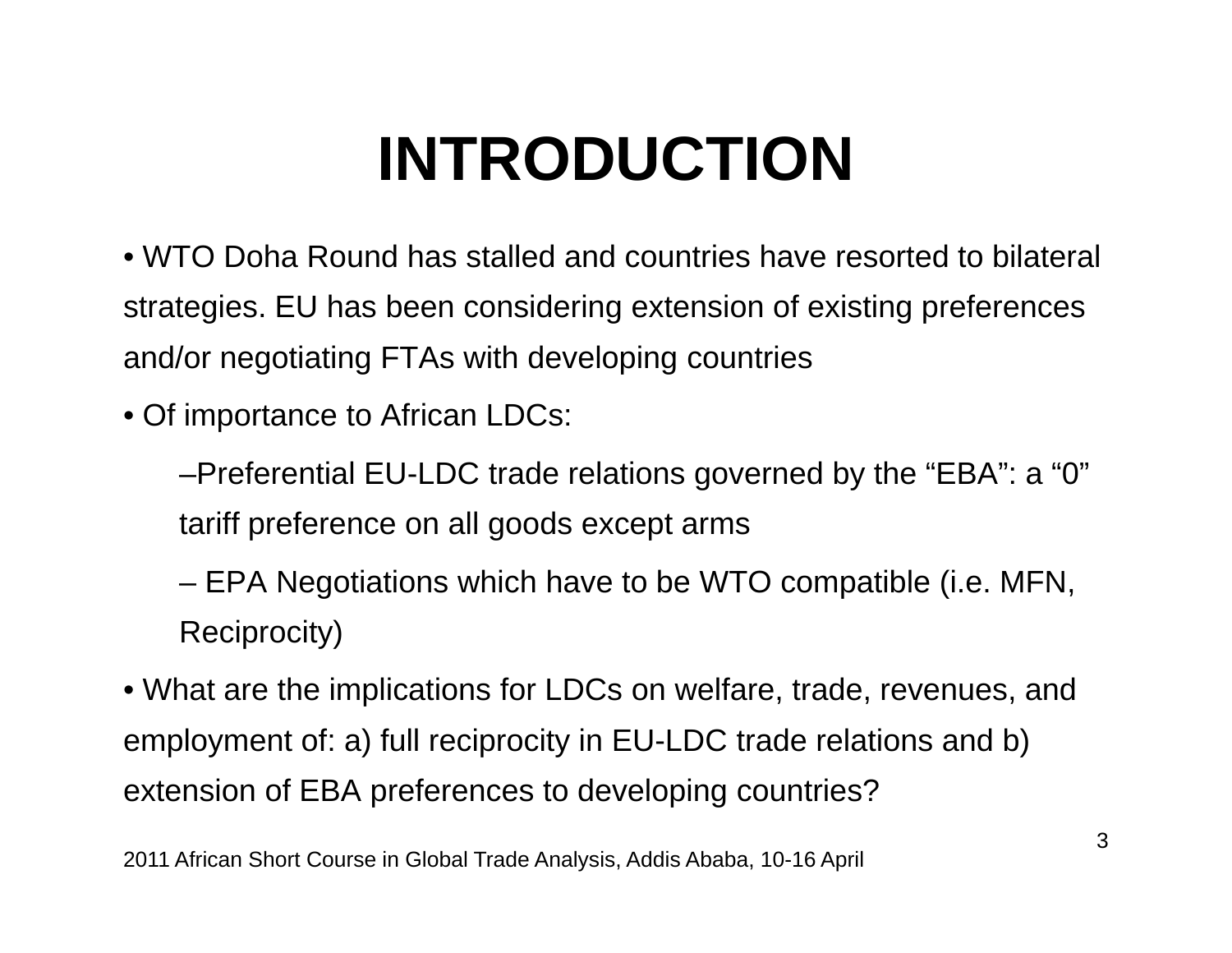## SETUP OF THE MODEL

- Updated GTAP database 2001
- **Data set** includes 12 regions (CENTAM, China, Egypt, EU, India, Japan, LDCs, MERCOSUR, Mexico, ROW,USA and XME)
- **3 sectors**: agric, non-agric and services
- •**26 Commodities:** Agric, NAMA and Services.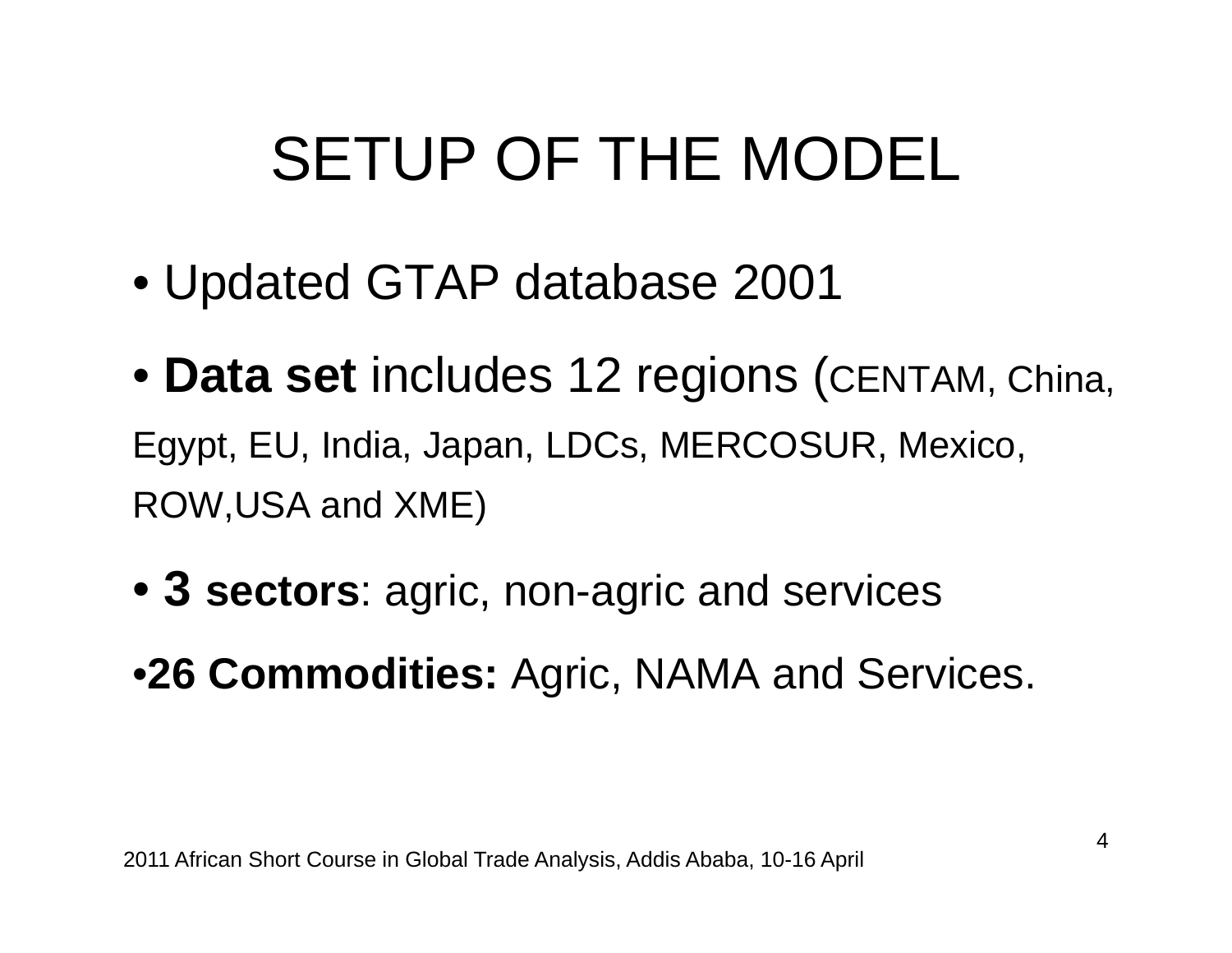

#### $\bullet$ **From standard closure**

RM1

- 1. Assume fixed total government revenue
- 2. Allow for unemployment in developing countries and LDCs

#### •**Simulation scenarios**

- 1. EBA Simulation: Zero tariffs for all imports into EU from all developing countries
- 2. EPA Simulation: 20% Tariff reductions EU-LDC bilateral trade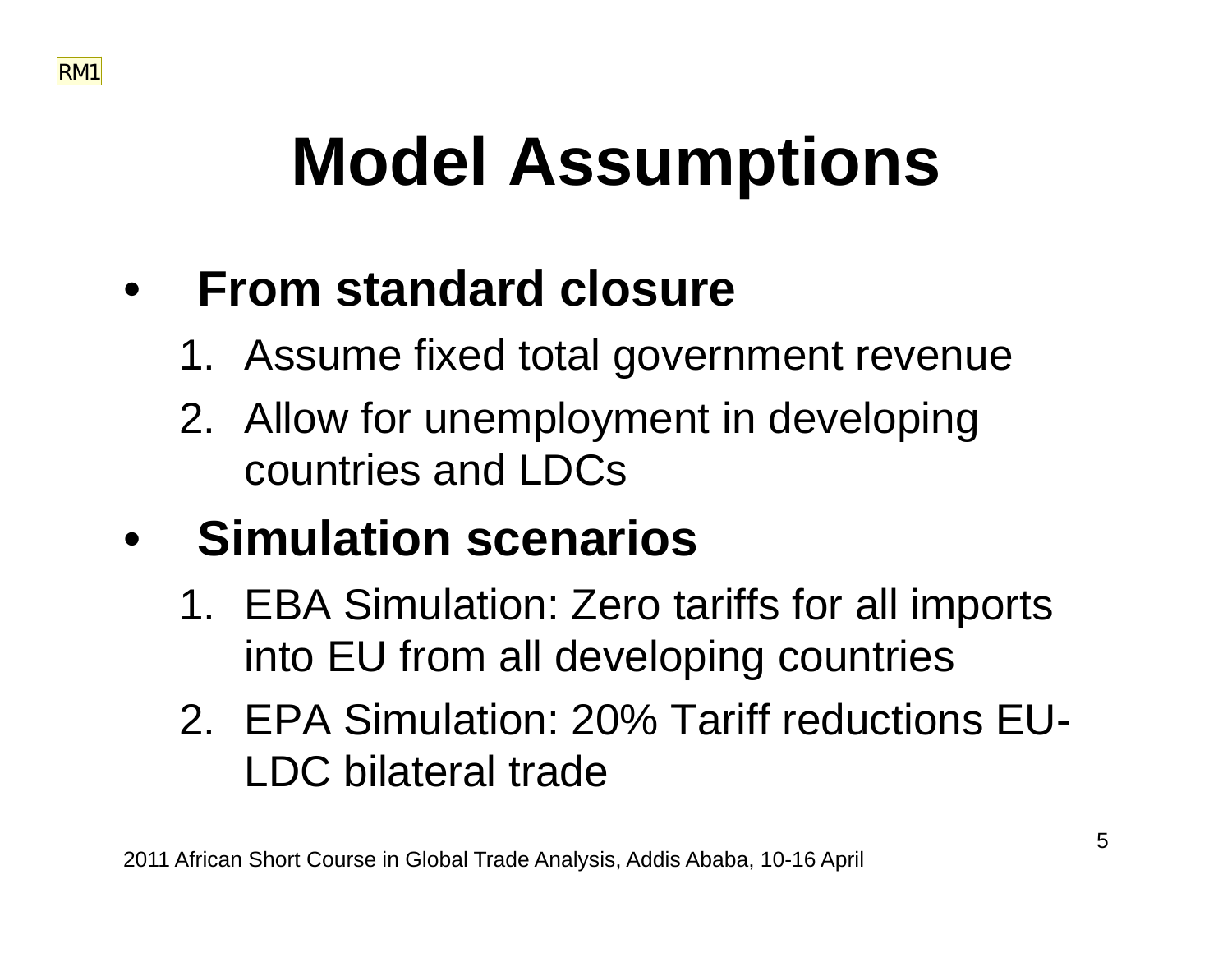RM1 Rodgers Mukwaya, 4/15/2011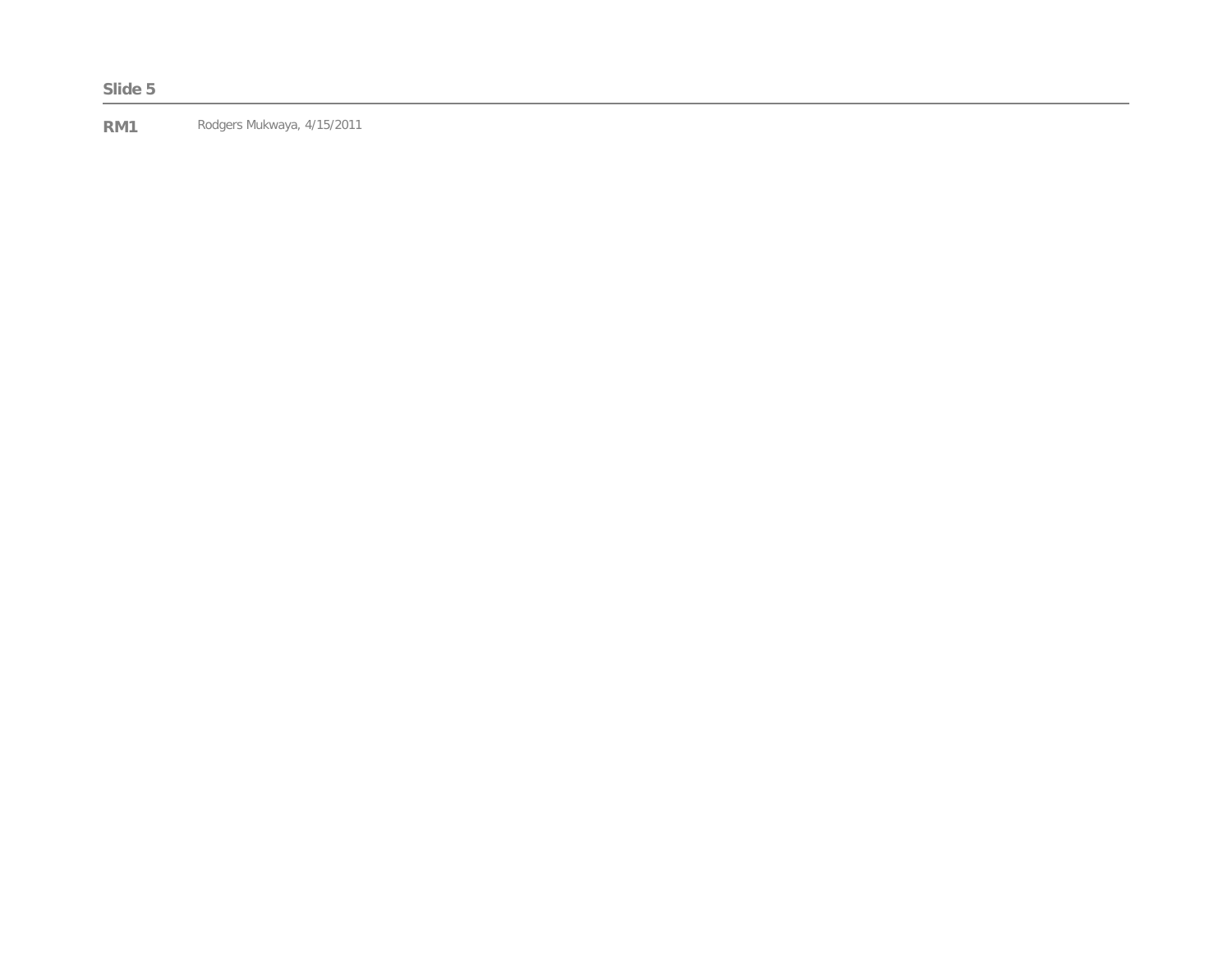### **RESULTS**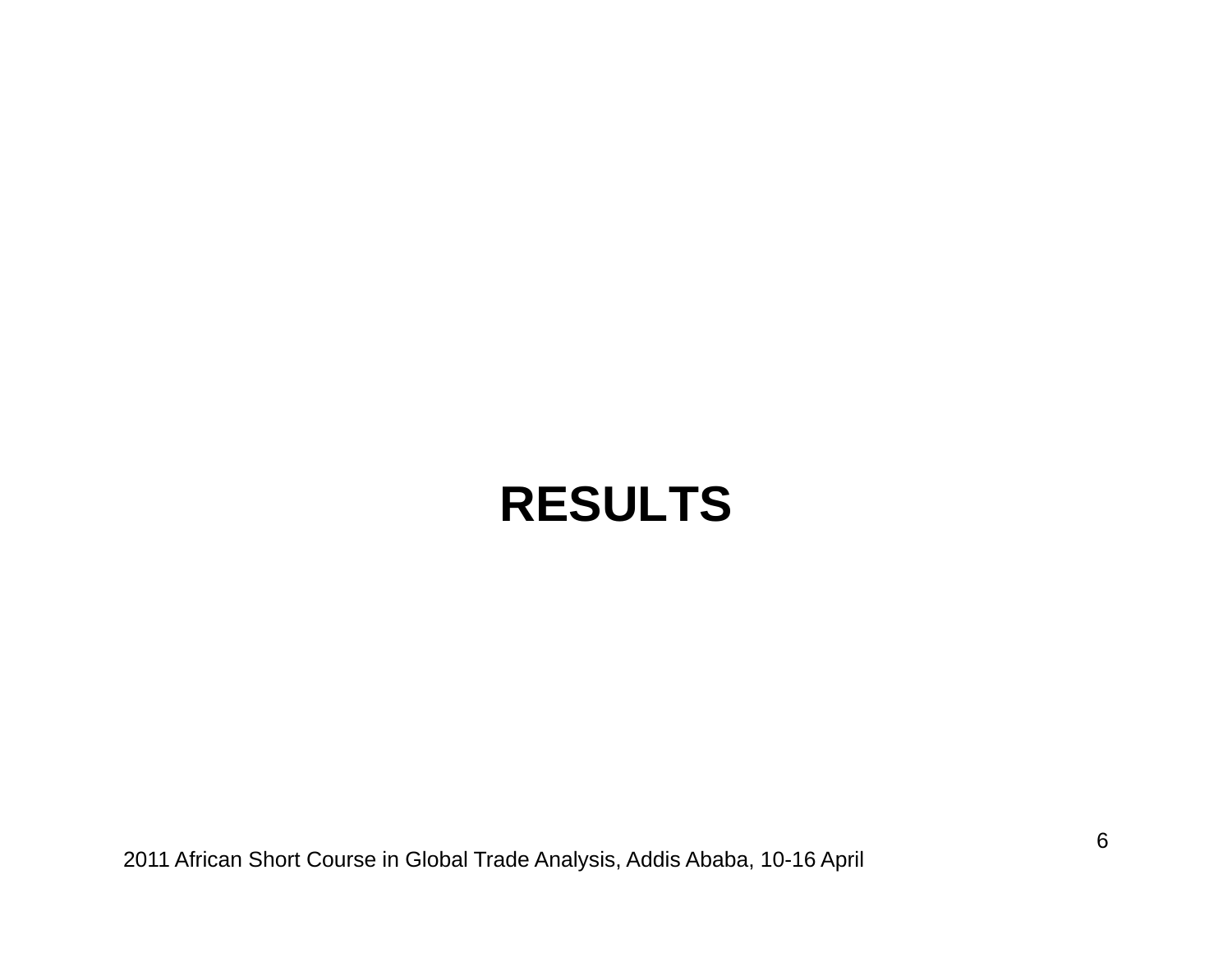#### Overall Welfare Impacts

| <b>WELFARE</b>  | All. Efficiency | Endowment        | Terms of Trade | Saving         | Total  |
|-----------------|-----------------|------------------|----------------|----------------|--------|
| <b>CENTAM</b>   | $-1$            | $-1$             | $-2$           | $-1$           | $-4$   |
| China           | $-12$           | $-16$            | $-45$          | 18             | $-54$  |
| Egypt           | $\mathbf 0$     | $-1$             | $-2$           | $-1$           | $-4$   |
| <b>EU</b>       | 13              | $\bf{0}$         | 285            | 8              | 306    |
| India           | -8              | $-5$             | $-14$          | 1              | $-26$  |
| Japan           | $-1$            | $\boldsymbol{0}$ | $-22$          | 13             | $-10$  |
| <b>LDC</b>      | 124             | $-54$            | 16             | $-57$          | 29     |
| <b>MERCOSUR</b> | $-5$            | $-3$             | $-16$          | 1              | $-23$  |
| <b>MEXICO</b>   | $-5$            | $-1$             | $-6$           | $\overline{2}$ | $-10$  |
| <b>ROW</b>      | $-43$           | $-47$            | $-165$         | 27             | $-229$ |
| <b>USA</b>      | $-5$            | $\boldsymbol{0}$ | $-2$           | $-12$          | $-19$  |
| <b>XME</b>      | $-4$            | $\mathbf 0$      | $-29$          | 1              | $-32$  |
| Total           | 52              | $-129$           | $\mathbf 0$    | $\mathbf 0$    | $-77$  |

2011 African Short Course in Global Trade Analysis, Addis Ababa, 10-16 April

7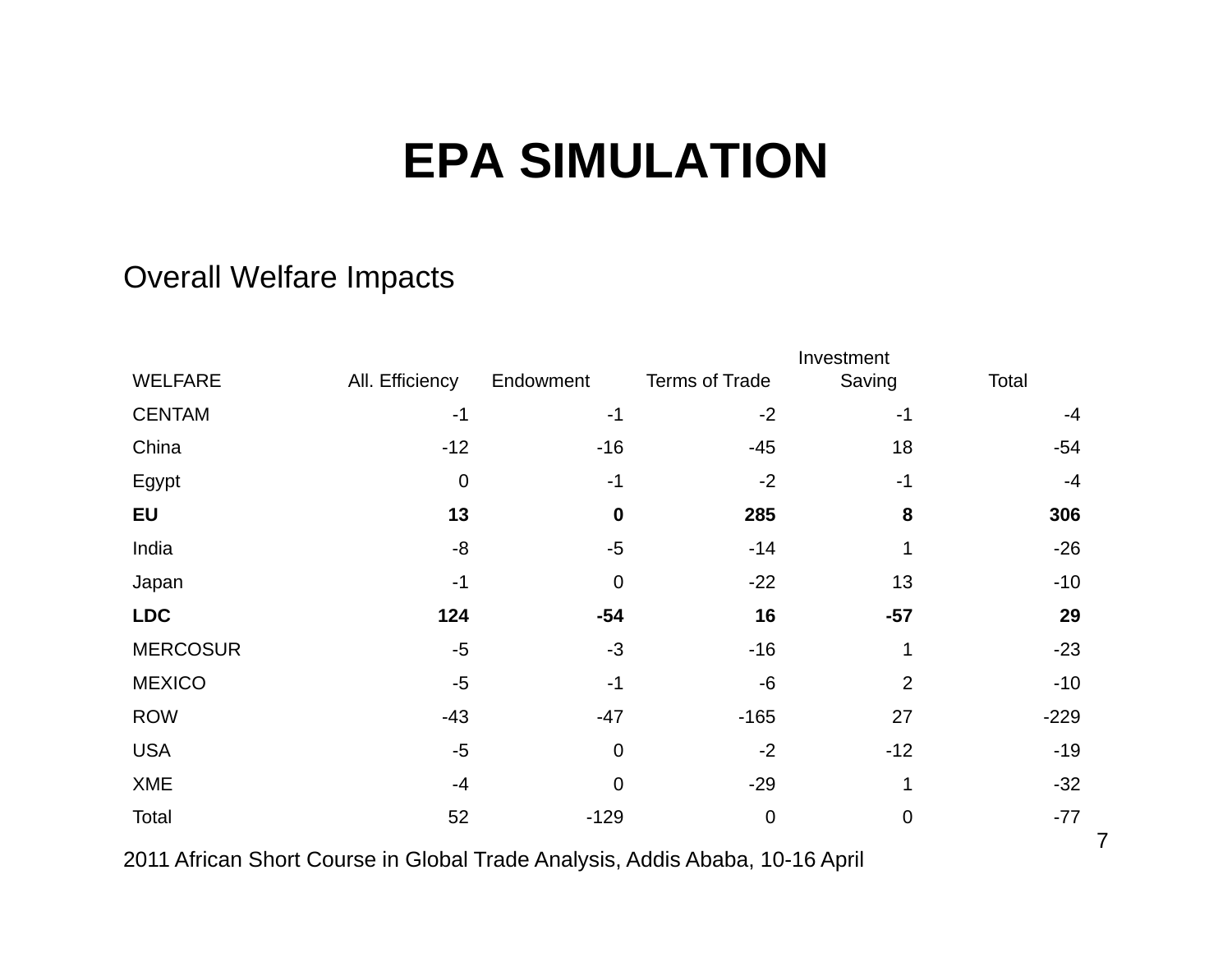### **EPA SIMULATION…cntd'**

#### • **Welfare Impacts**

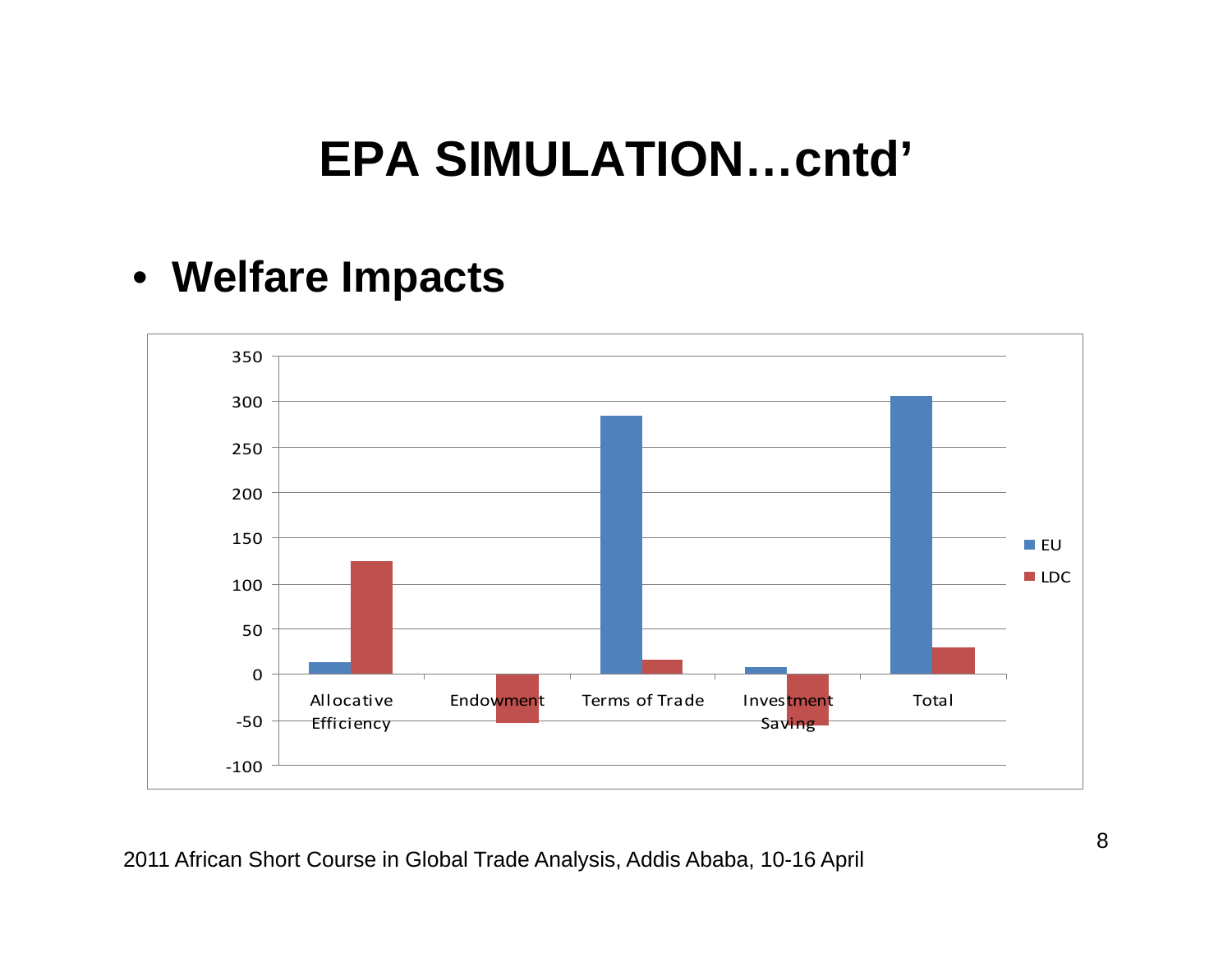# **Endowment Effects**

- A fall in endowment effects in LDC, no change in the EU due to the full employment assumption in the model.
- Tariff cut resulted in increased imports into LDC resulting in a fall in output of unskilled labour, hence their demand.
- It should be noted that overall output increase.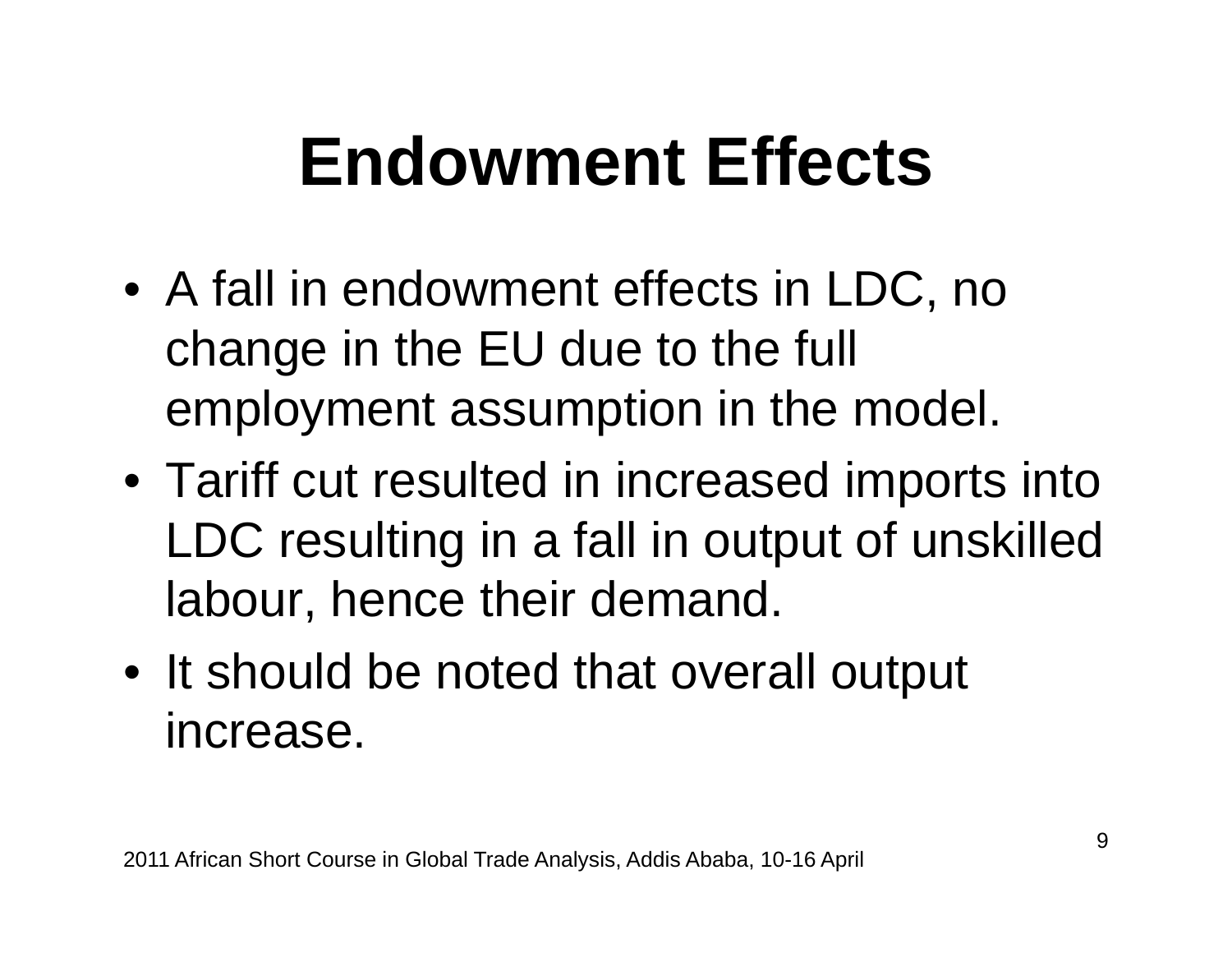### **TOT Effects for LDC and EU**

| TOT | PWORLD PEXPORT PIMPORT |     |      | <b>TOTAL</b> |
|-----|------------------------|-----|------|--------------|
| EU  | - 18                   | 401 | -133 | 285          |
| LDC | $-1$                   | 16  | 1.   | 16           |

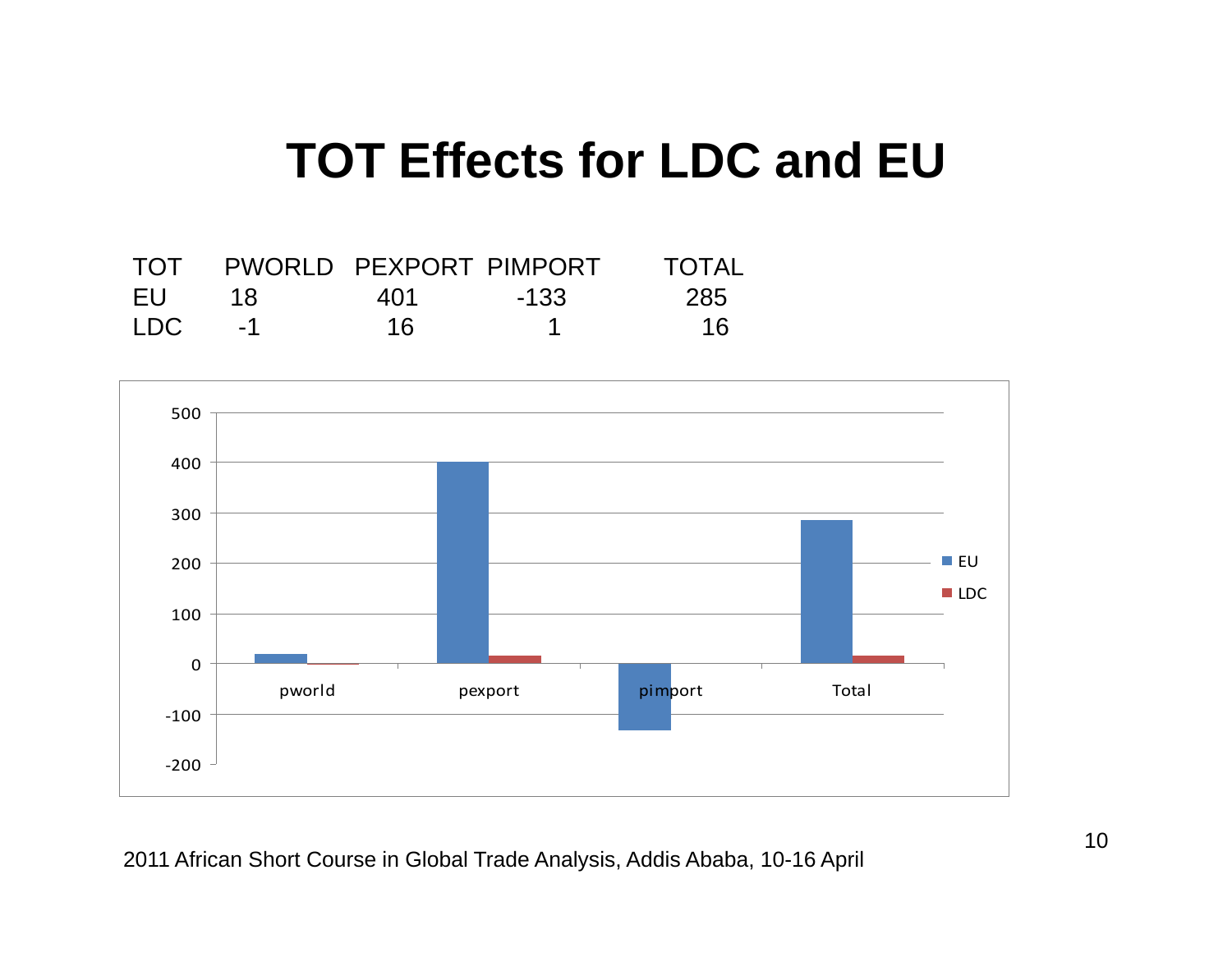#### **Impacts on Allocative Efficiency**

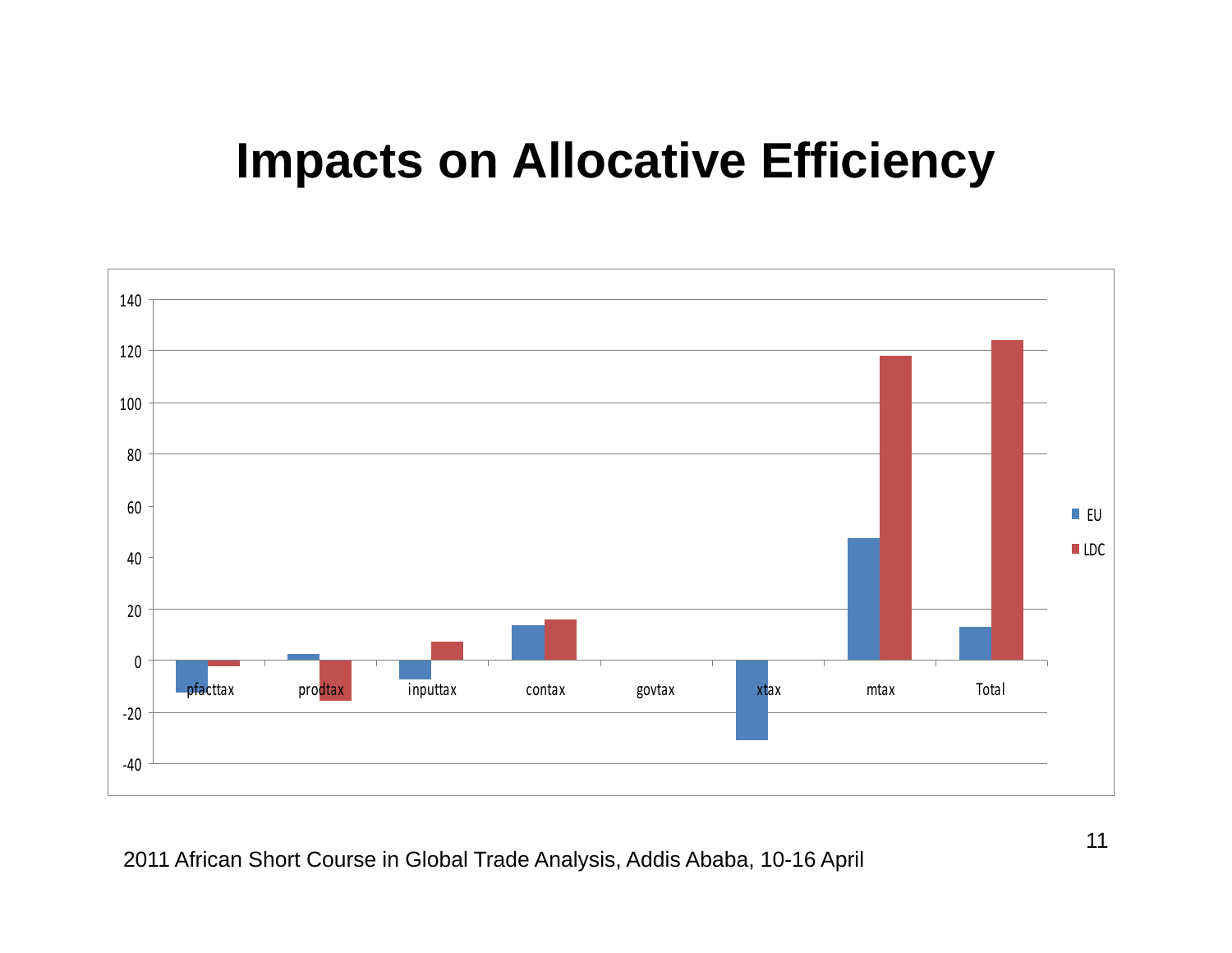### **Impacts on Trade Balance and Output**

| <b>Trade Balance</b> |       |     |  |  |  |
|----------------------|-------|-----|--|--|--|
| <b>LDC</b><br>EU     |       |     |  |  |  |
| <b>Export</b>        | 64.6  | 2.1 |  |  |  |
| Import               | 133.3 | 4.2 |  |  |  |

| <b>TOTAL OUT PUT</b> |            |     |  |  |  |
|----------------------|------------|-----|--|--|--|
| <b>Sector</b>        | <b>LDC</b> | EU  |  |  |  |
| <b>Agriculture</b>   | 44.9       | 0.5 |  |  |  |
| Non-Agriculture      | 101.7      | 0.6 |  |  |  |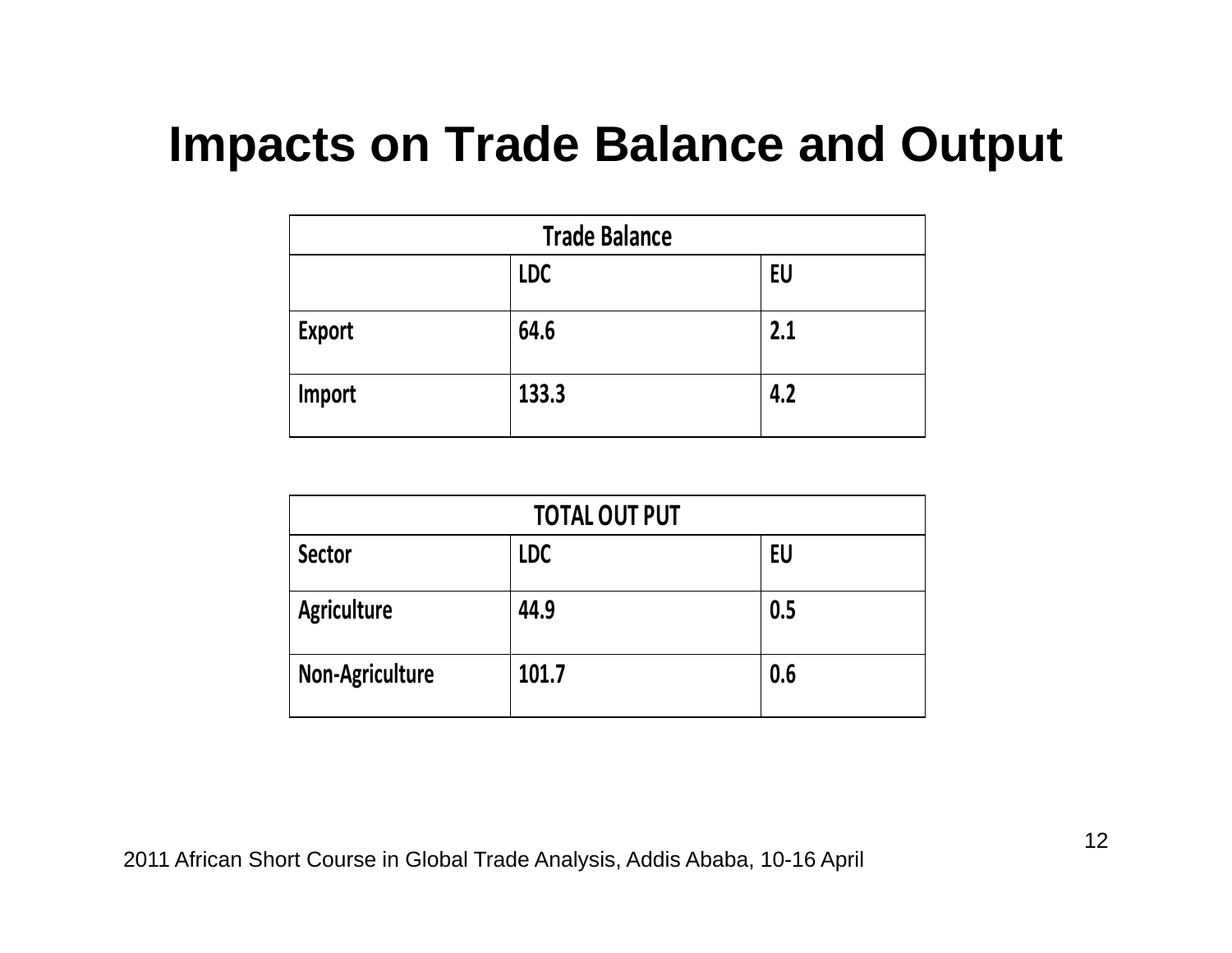# **Impacts on Revenue**

- 20% tariff cut, overall revenue falls
- LDC falls more than EU
- After tax replacement closure

Swap del\_ttaxr  $(REG) = tp (REG)$ 

• Fall in import revenue is compensated by a proportionate increase in taxes on private consumption (tp)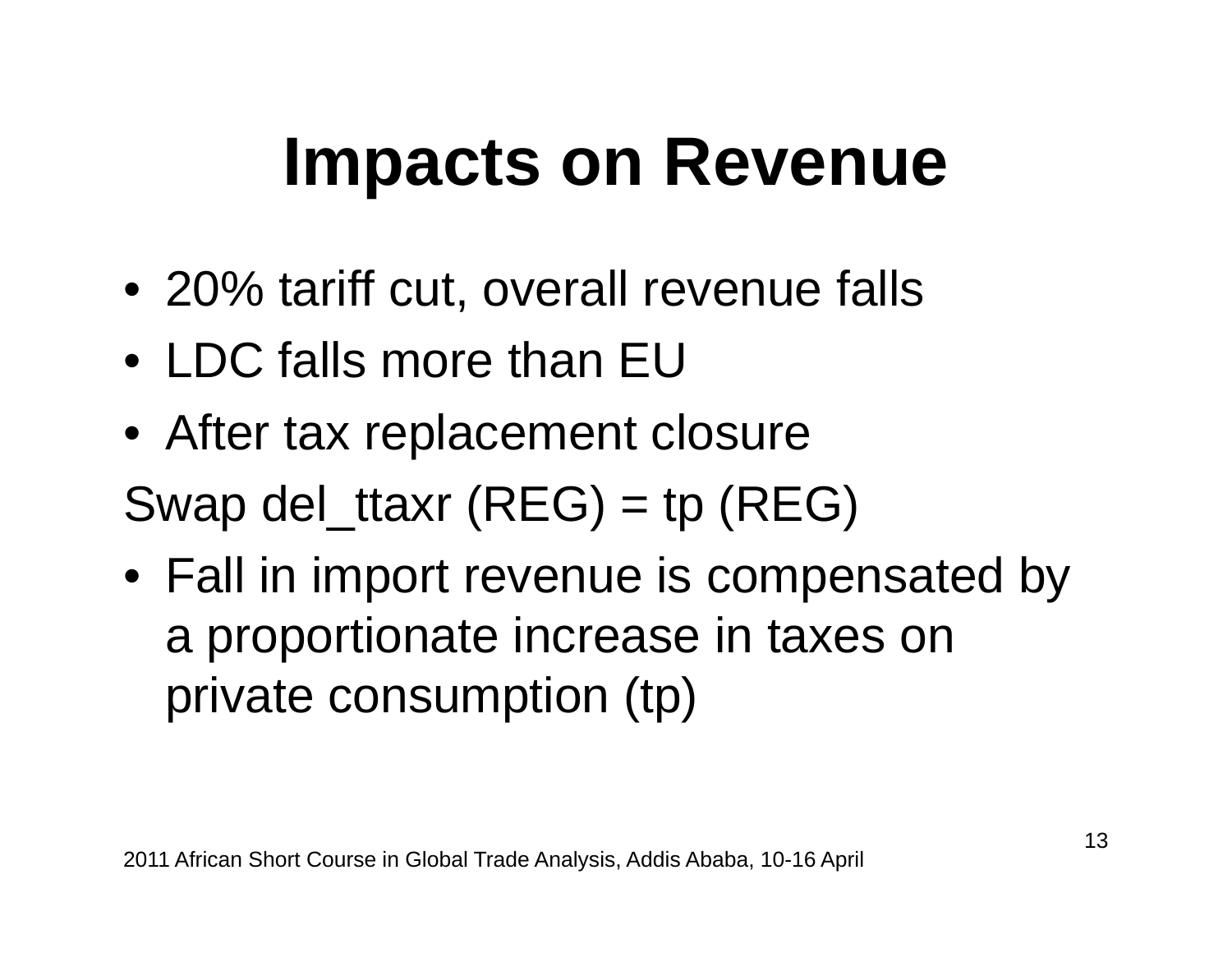• As expected US, Japan, EU and RoW experience welfare losses, whilst all developing countries gain…



• Puzzle: But why are LDCs gaining from an EBA extension to other developing countries???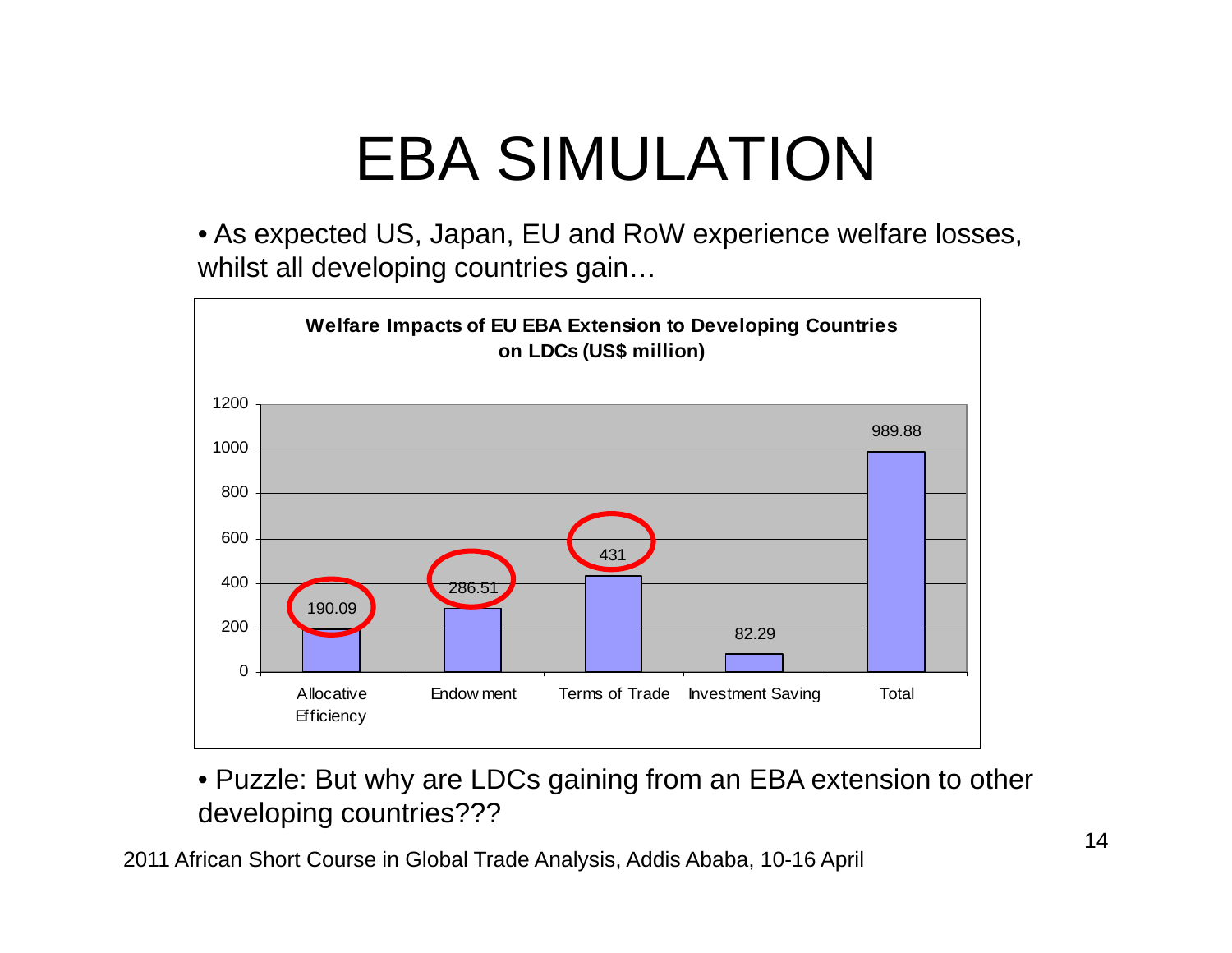• Digging deeper…

 Tot effect: agricultural and non-agricultural products combined (except: cereals, wheat and vegetable oils)

- Endowment effect: from unskilled labour improvements
- Considerable effect of unskilled labor due to increase in supply of  $q_0$  by 0.4% in LDCs
- –Allocative efficiency: mostly from mtax revenue gains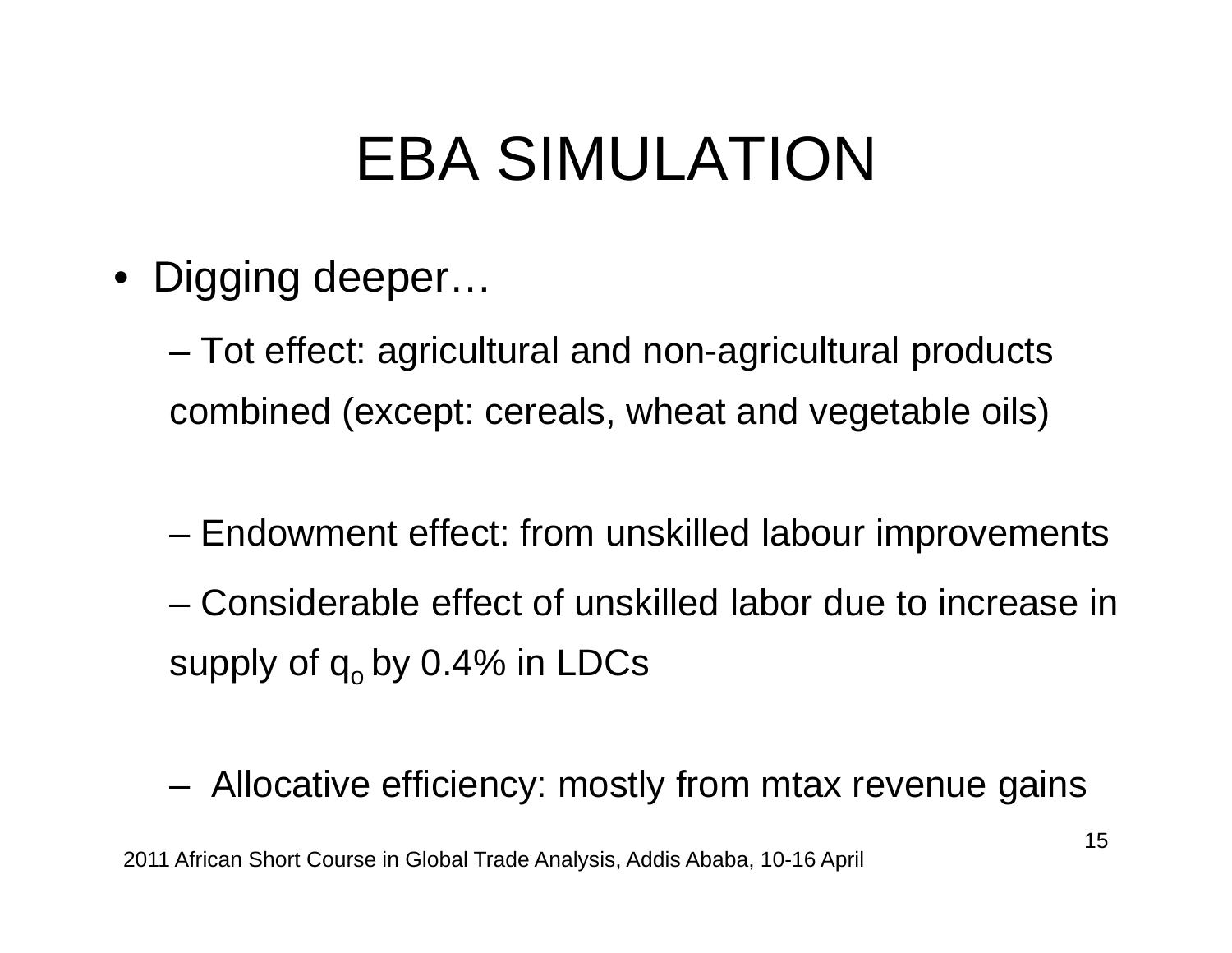

We know that mtax can increase due to changes in volume or tariffs, but tariffs haven't changed because EU liberalized unilaterally so volume changes must be driven by a price effect on LDC imports…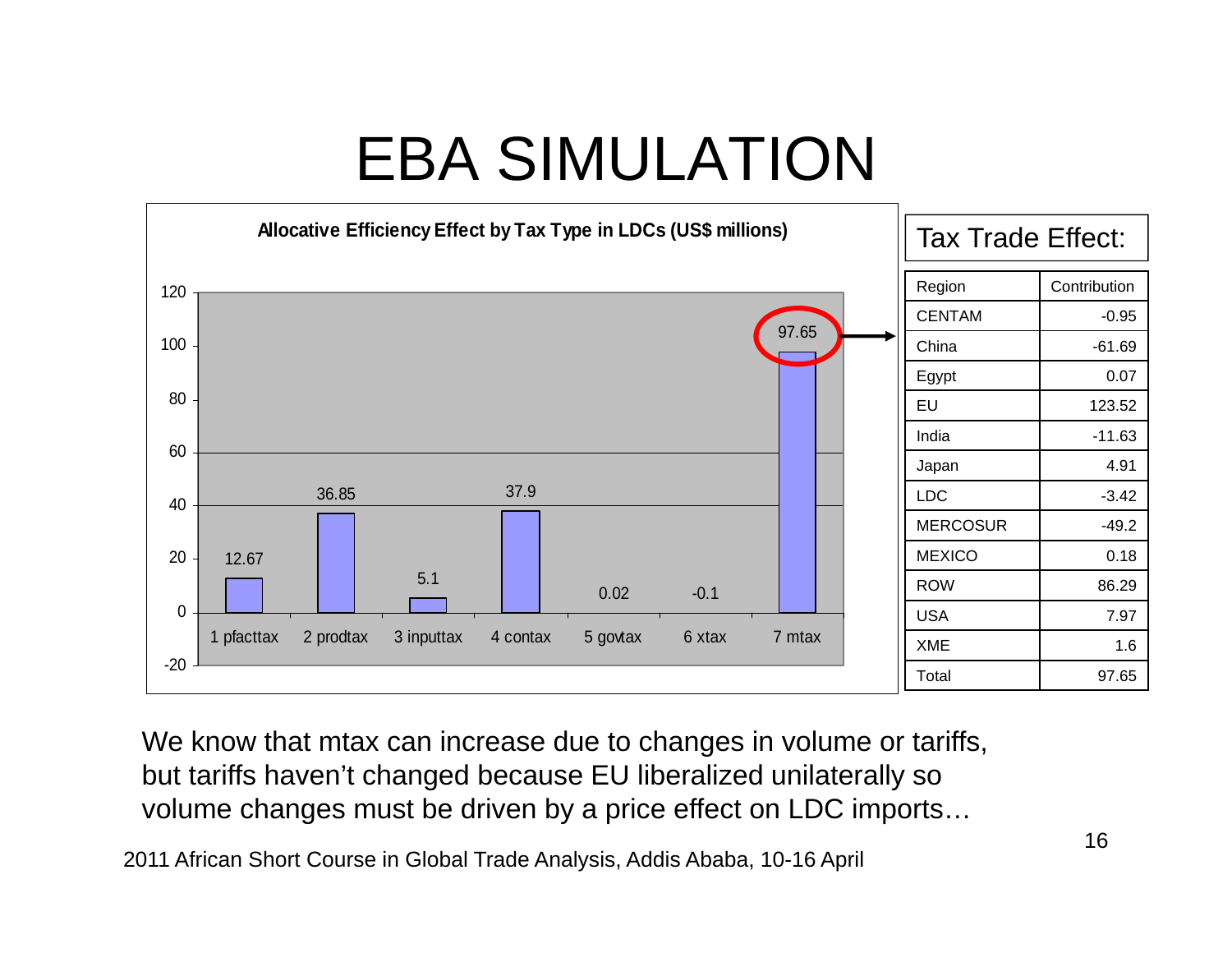

Indeed, reduced prices on imports (price effect) explain the increase in the volume of imports in LDCs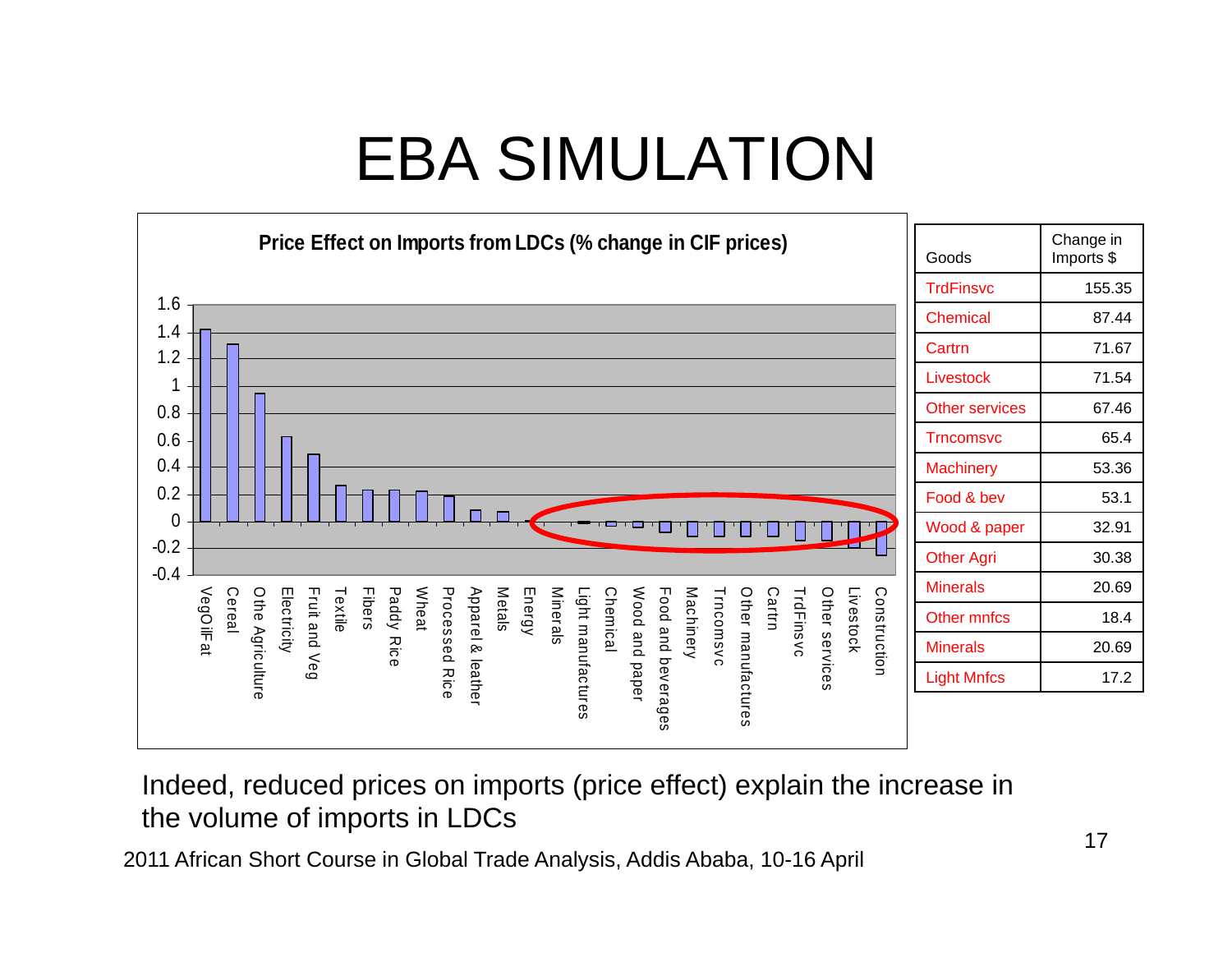### Analyse of output effect of the simulation on "EBA extension to REG\_DEV"

- $\bullet$  The simulation show that welfare in LDC afetr EBA expansion to Developing country is the endownment is increase by unsklab.
- $\bullet$ Here we will analyse the output effect throw the endownment effect.
- $\bullet$ Which sector use the unsklab
- •Source of factor income

| <b>EVFA</b>  | <b>AppLeat</b> | 14 oMnfcs   | <b>15 OSR</b> | 16 OthAa    | 17 pfhey    | 1 TrdFinsvc    | 23 Veaftnt     | <b>Total</b> |
|--------------|----------------|-------------|---------------|-------------|-------------|----------------|----------------|--------------|
|              |                |             |               |             |             |                |                |              |
| 1 Land       | $\mathbf 0$    | 0           | $\mathbf 0$   | 1810.31     | $\pmb{0}$   | $\mathbf 0$    | 2109.58        | 9184.9       |
|              |                |             |               |             |             |                |                |              |
| 2 UnSkLab    | 1149.24        | 846.51      | 9196.29       | 6450.62     | 3051.94     | 18234.47       | 5576.41        | 84117.42     |
| 3 SkLab      | 167.61         | 106.63      | 10894.68      | 117.69      | 564.4       | 6022.83        | 52.9           | 23276.83     |
|              |                |             |               |             |             |                |                |              |
| 4 Capital    | 1393.46        | 1282.29     | 11553.76      | 1832.5      | 5509.93     | 21197.53       | 1422.92        | 92044.89     |
|              |                |             |               |             |             |                |                |              |
| 5 NatRes     | $\mathbf 0$    | $\mathbf 0$ | $\mathbf 0$   | $\mathbf 0$ | $\mathbf 0$ | $\overline{0}$ | $\overline{0}$ | 6991.87      |
|              |                |             |               |             |             |                |                |              |
| <b>Total</b> | 2710.31        | 2235.43     | 31644.74      | 10211.11    | 9126.27     | 45454.83       | 9161.81        | 215615.9     |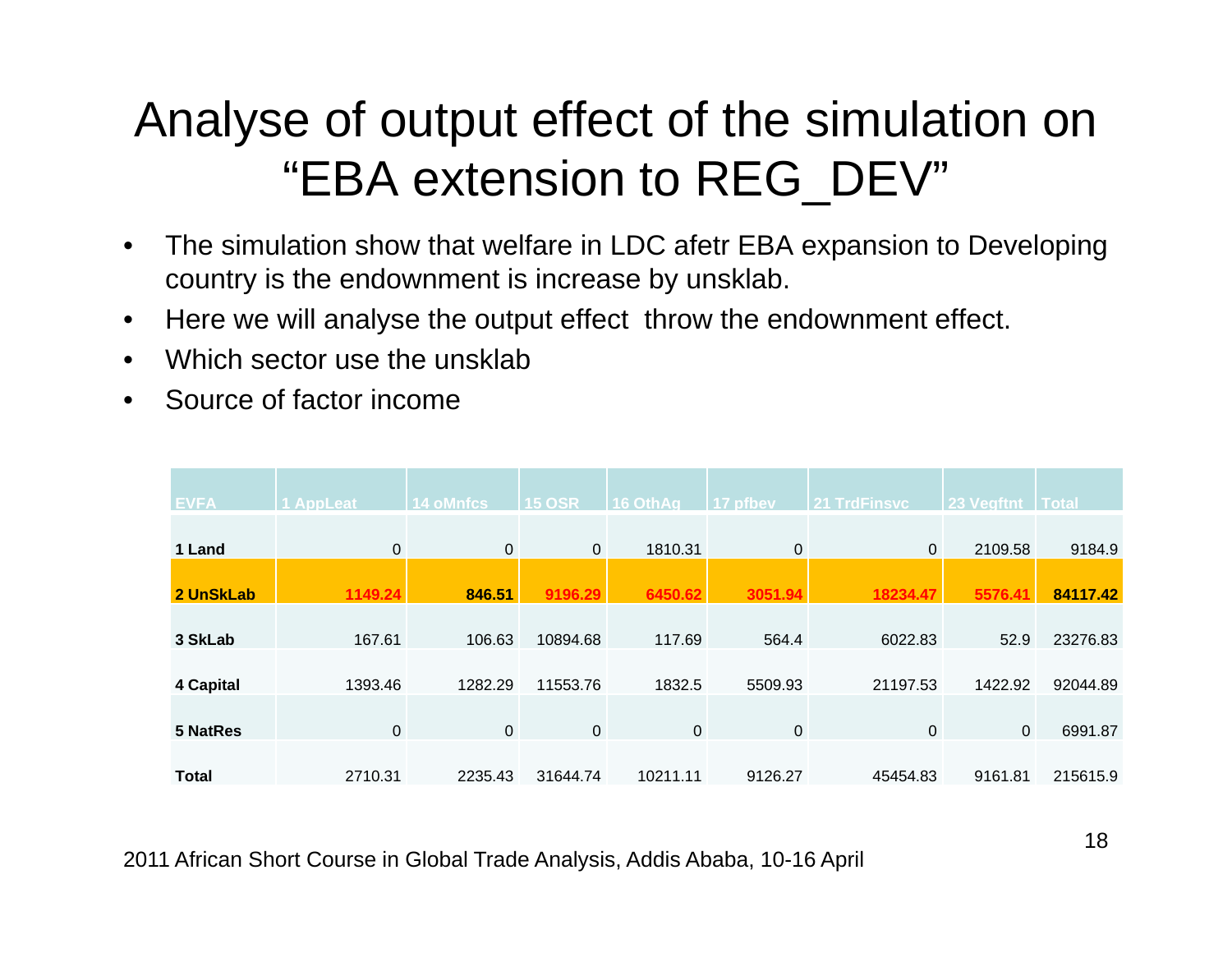- Unsklab is use in **apparel and leather, other service (OSR) other agriculture (which are not specified), processed food beverages, vegetables, fruit, nuts; trade and finance service**
- We need to see qfe which is "qfe" *demand for endowment i for use in ind. j in region r to understand how the factor is using*
- Demand for primary input

| <b>l</b> afe | 1 AppLeat 15 OSR |      | $\vert$ 16 OthAg $\vert$ 17 pfbev |         |         |      |
|--------------|------------------|------|-----------------------------------|---------|---------|------|
| 2 UnSkLab    | 1.28             | 0.07 | 7.09                              | $-0.67$ | $-0.26$ | 2.71 |

- qfe (i, j, r) increased qfe (unsklab, OthAg, LDC) = **7.09**
- $\bullet$ it moves greater than the other sector (App leat and Vegftnts..Vegftnt )
- $\bullet$  Technical change and aoall are 0, then the increase must come from qva

| $\bullet$ | Let evaluate qva (i qva |            | LDC. |         |
|-----------|-------------------------|------------|------|---------|
|           |                         | 1 AppLeat  |      | 1.41    |
|           |                         | 16 OthAg   |      | 6.41    |
|           |                         | 17 pfbev   |      | $-0.54$ |
|           |                         | 23 Vegftnt |      | 2.3     |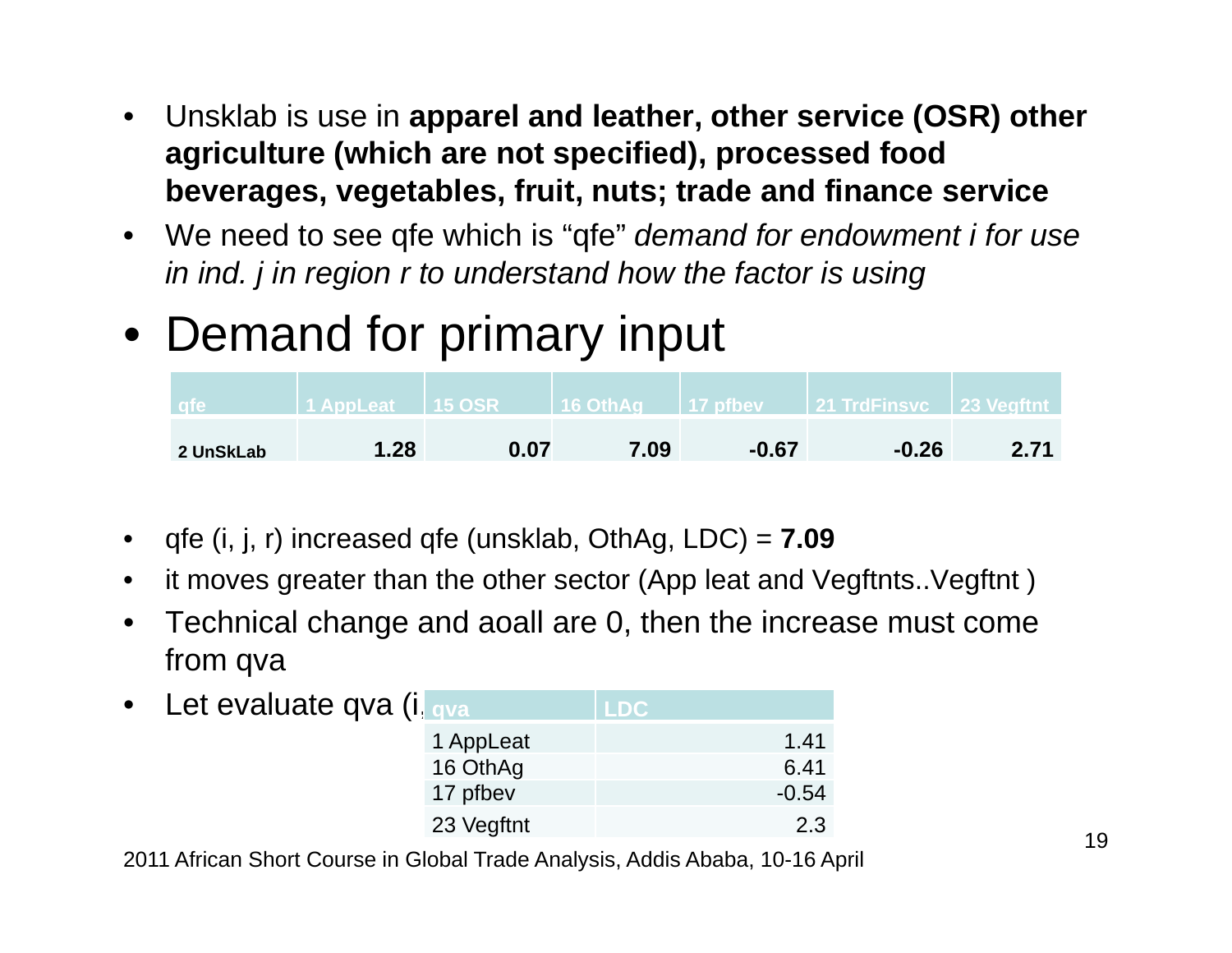- The Decomposition of qva show as that
- $\bullet$  qva(OthAg, LDC) increase, so did qva(appleat,LDC) throw the the total output of this sector which increase
- $\bullet$ **qo**(OthAg, LDC)= 6.41 it increase
- $\bullet$ so let us see the share of this factors
- $\bullet$ *SHRDM (i,r) share of domestic sales of i in*

| <b>SHRDM</b> | l DC. |
|--------------|-------|
| 1 AppLeat    | 0.019 |
| 16 OthAg     | 0.035 |
| 17 pfbev     | 0.042 |
| 21 TrdFinsvc | 0.048 |
| 22 Vegftnt   | 0.04  |

| • SHRXMD $(i,r,s)$                             | <b>SHRXMD</b> | $\overline{\phantom{a}}$ inc. |              |
|------------------------------------------------|---------------|-------------------------------|--------------|
|                                                | 1 AppLeat     |                               | 0.29         |
| • NMRG_COM [*LDC][*EU] SHRXMD (i,r,s) 16 OthAg |               |                               | 0.15<br>0.07 |
|                                                | 22 Vegftnt    |                               | 0.12         |

- qxs (i,r,s)
- $\bullet$  $NMRG$  COM  $[*LDC][*EU]$  qxs  $(i,r,s)$  =

| qxs                 | <b>R007</b> |
|---------------------|-------------|
| 1 AppLeat           | 6.53        |
| 16 OthAg            | 45.14       |
| <b>21 TrdFinsvc</b> | $-3.14$     |
| <b>22 Vegftnt</b>   | 21.72       |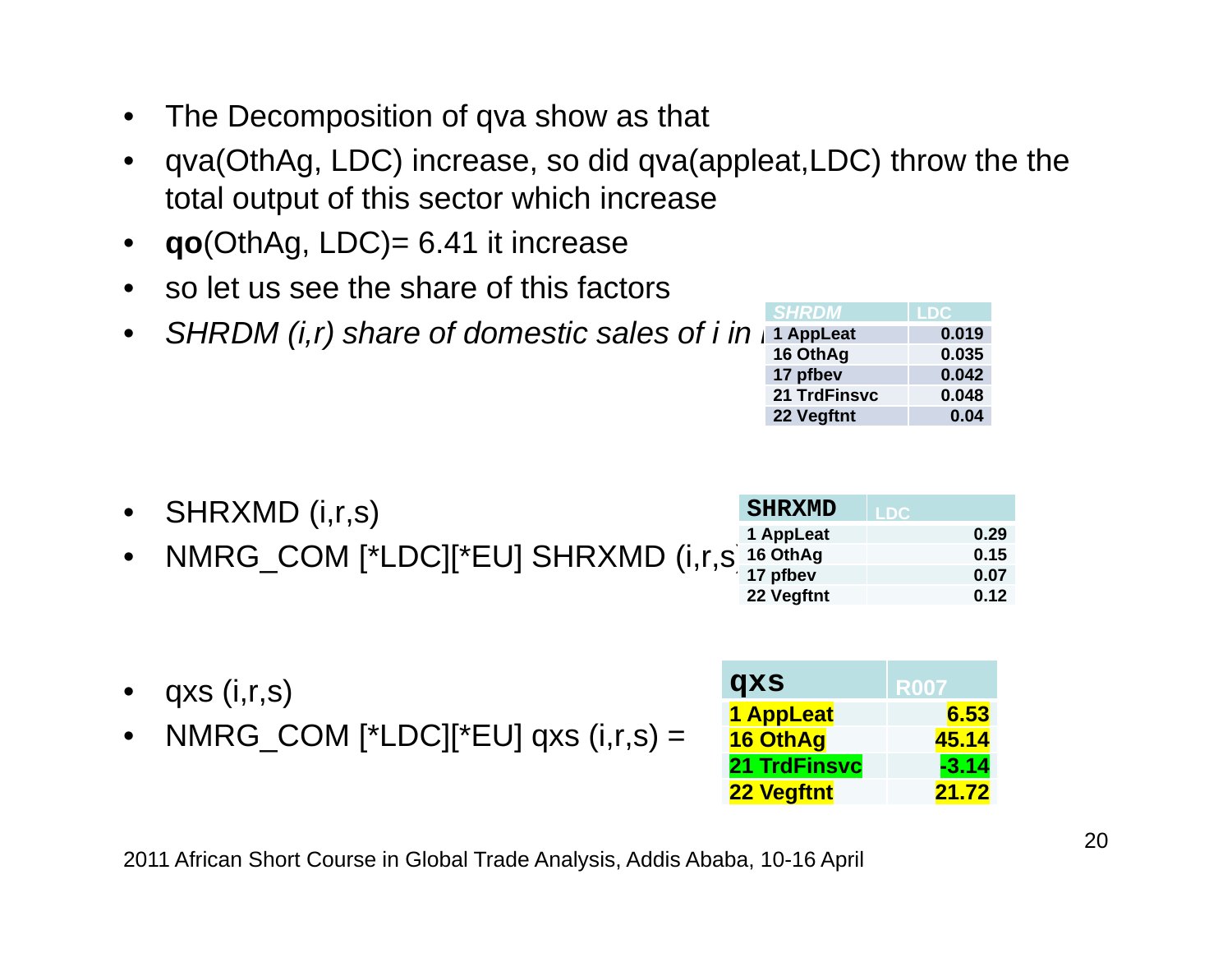The qxs (i,r,s) show that it is OthAg sector which contribute in increase of qxs of LDC in EU qxs (Vegftnt, LDC, EU)and qxs (**AppLeat**,LDC, EU) are increase too

**qxs R007 1 AppLeat 6.53 16 OthAg 45.14 21 TrdFinsvc-3.14**

Decomposition of qxs increase because of expansion and substitution effect **22 Vegftnt 21.72**

|             |          |               |         |           | -21     |          |           |
|-------------|----------|---------------|---------|-----------|---------|----------|-----------|
| TempCoeff   | AppLeat  | <b>15 OSR</b> |         | 717 ptbev |         |          |           |
| 1 $e1$ _ams |          |               |         |           |         |          |           |
| 2 qim       | 4.79     | $-0.54$       | 1.79    | 0.29      | $-0.49$ | 3.24     | 117.79    |
| 3 e1_ESUBM  | $-20.46$ | 1.11          | -7.45   | $-1.66$   | 1.23    | $-12.96$ | -470.58   |
| Total       | $-15.67$ | 0.57          | $-5.66$ | $-1.38$   | 0.74    | $-9.72$  | $-352.79$ |

But **TrdFinsvc, pfbev decrease, the just contributed in domestic market.**

- • Analyse ps (j,LDC)
	- **Ps (OthAg,LDC)= 1.73**
	- **Ps (Vegftnt, LDC)= 2.03**
	- **Ps(Appleat, LDC)= 0.45 All increase**
	- **Ps (TrdFinsvc, LDC)= 0.5**

- •Decomposition of **ps**
- **Pfe = 0.76**
- •ps (j,LDC) increase because pfe (j,LDC) increased
- •**Pm = 0.76**
- •Pm increase that is why pfe increase

#### 2011 **Anicar Sun Sklab, [OthAg, Vegftnt. TrdFinsvc], LDC). The extension of EBA to all Developing country will have positive impact on the welfare of LDC throw the increased of demand of**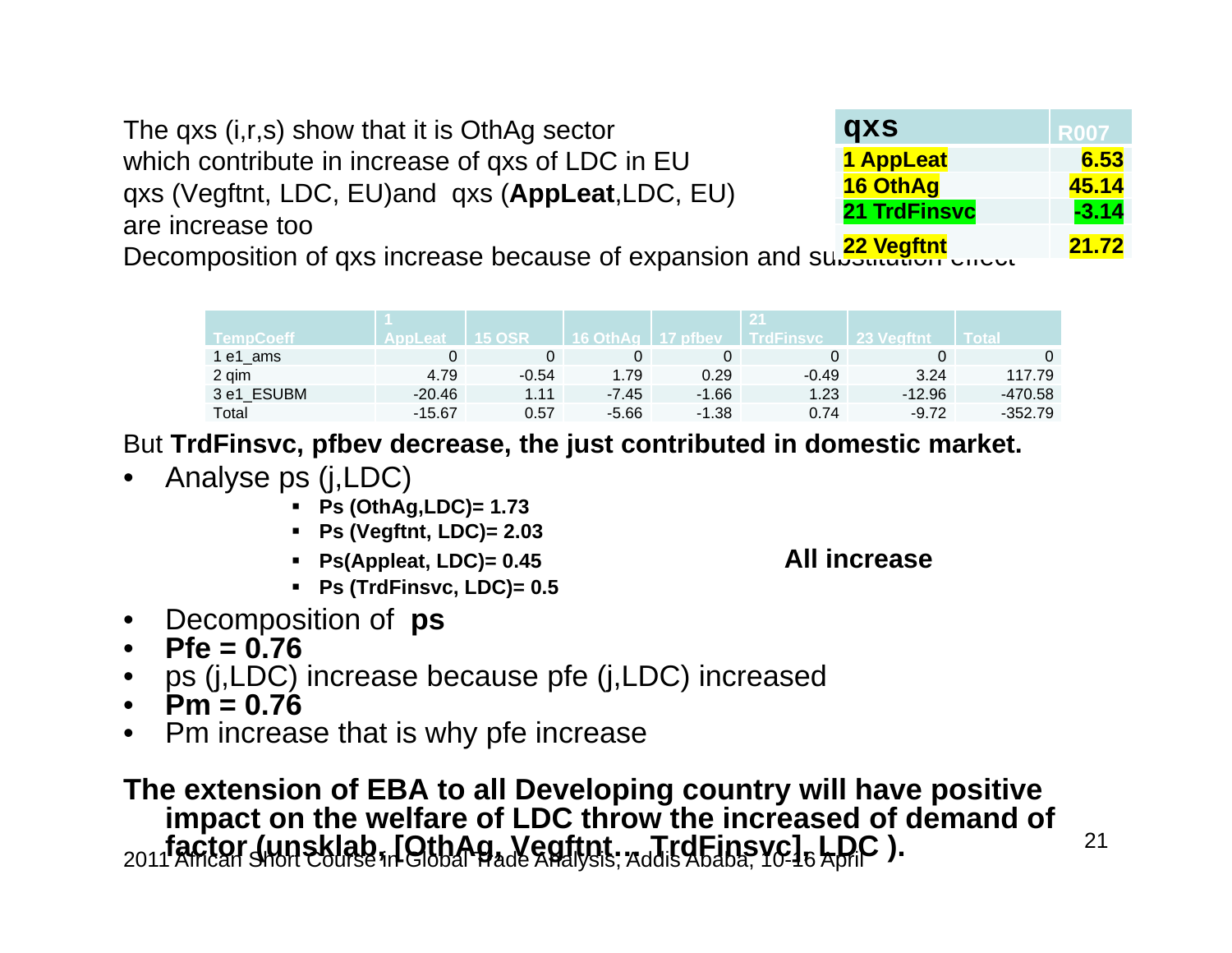Unilateral liberalization by EU, whereby EU extends EBA to all developing countries across the globe,

Closure is just the classification of variables as either "exogenous" and "endogenous" variables

In our exercise, we deviate from standard GTAP closure to tax replacement closures; namely, tp and tor:

Where:-

Tp: shift in tax on private consumption,

Tor: shift in tax on endowment(reg generic)

The variable tp(r) or tor(r) is swapped with del\_ttaxr(r) in order to generate a tax replacement scenario, whereby taxes remain a constant share of national income.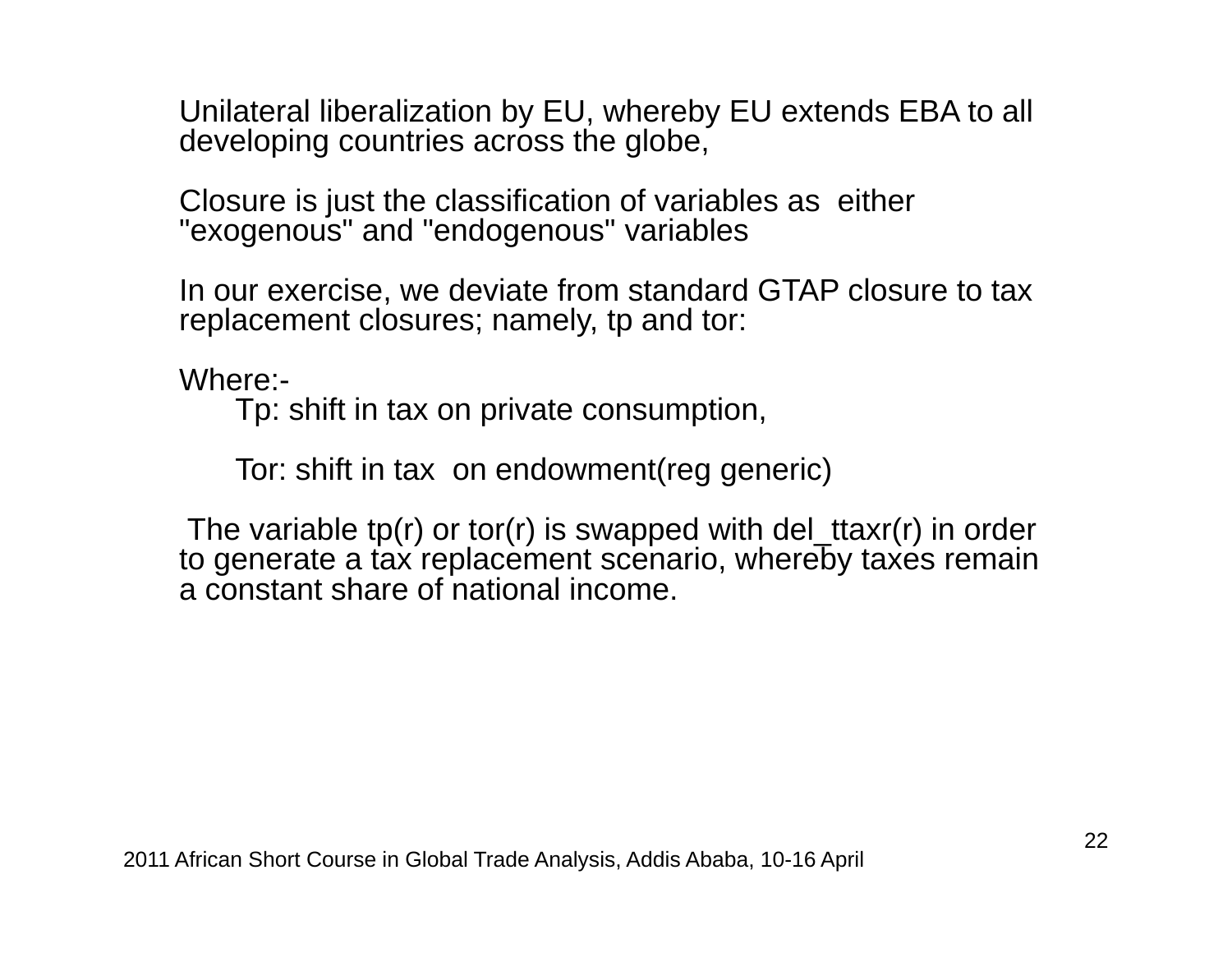

• Tax on endowment (tor) is assumed to be a less distortionary tax than tax on private consumption(tp)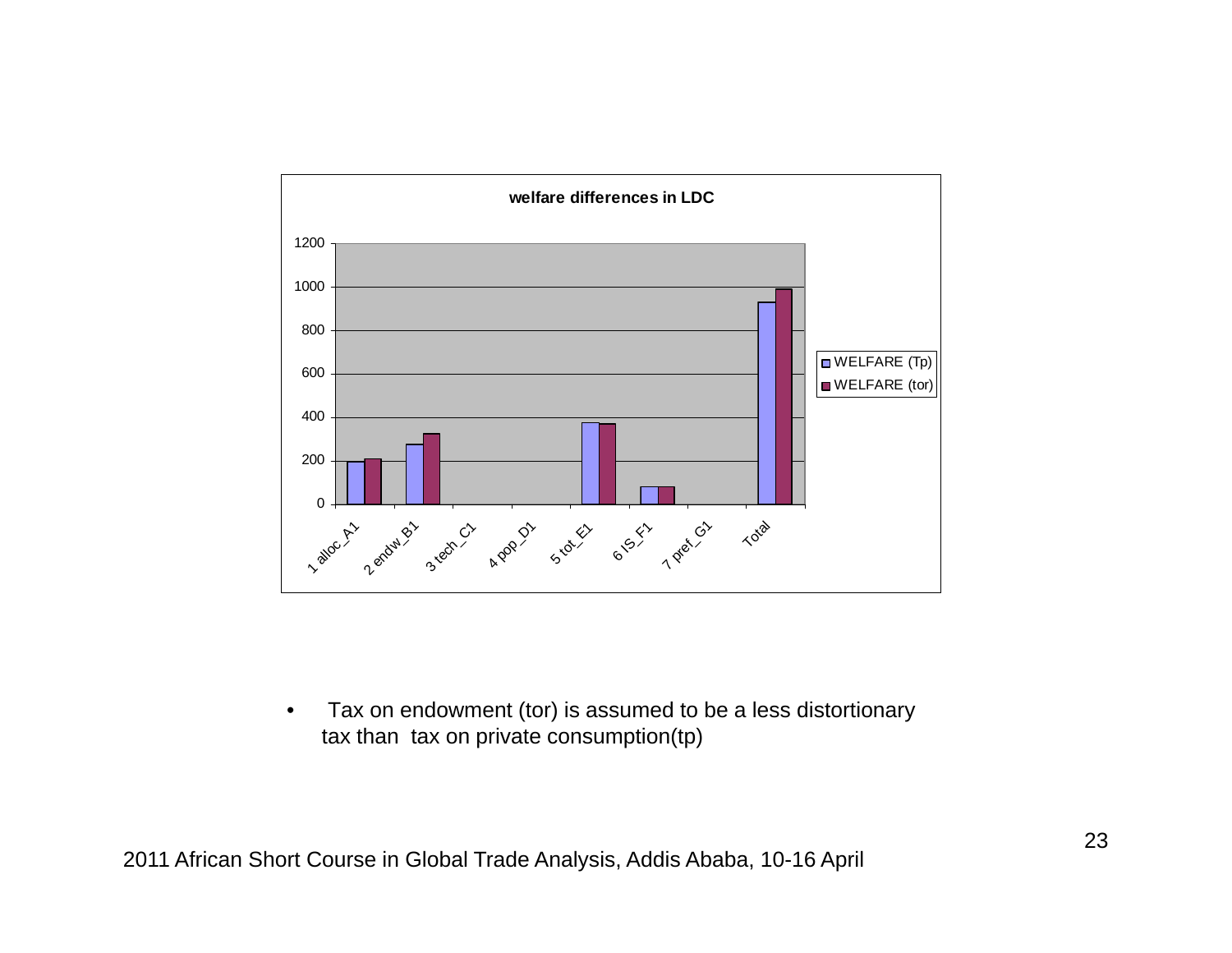

 $\bullet$ Change in allocative efficiency due to change in volume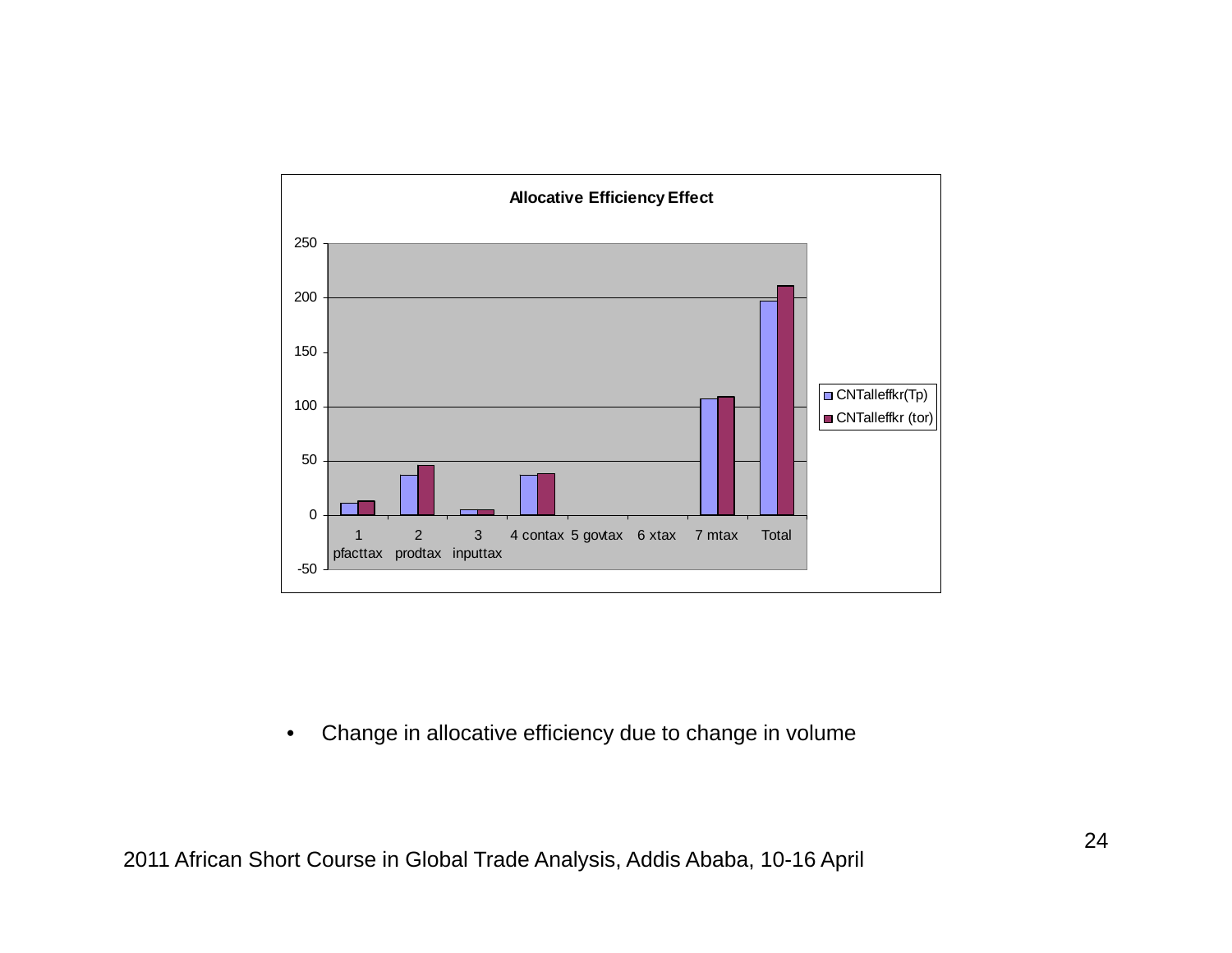

•Biggest effect due to unskilled labor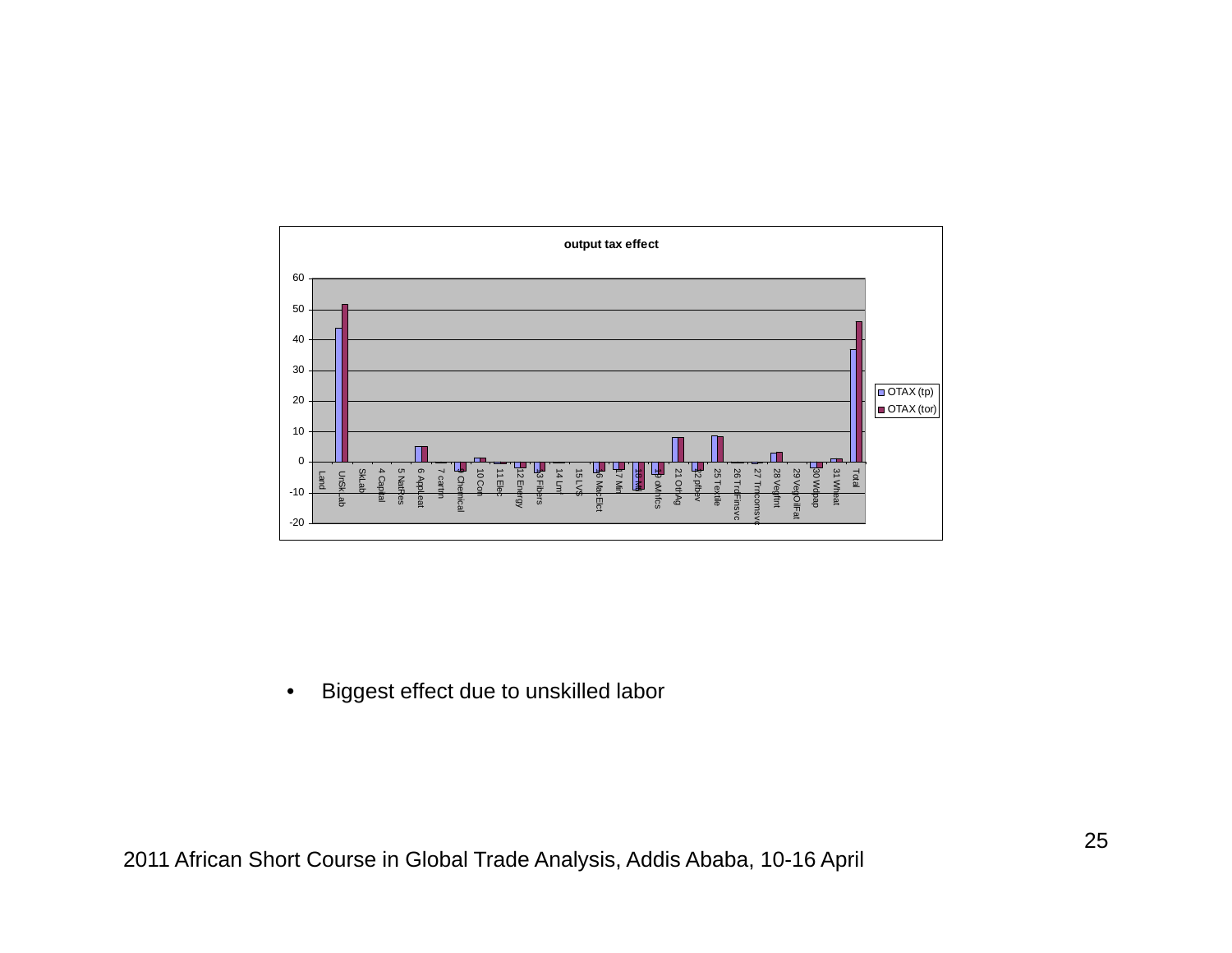#### **Differences in Endowment tax effect in LDC's**

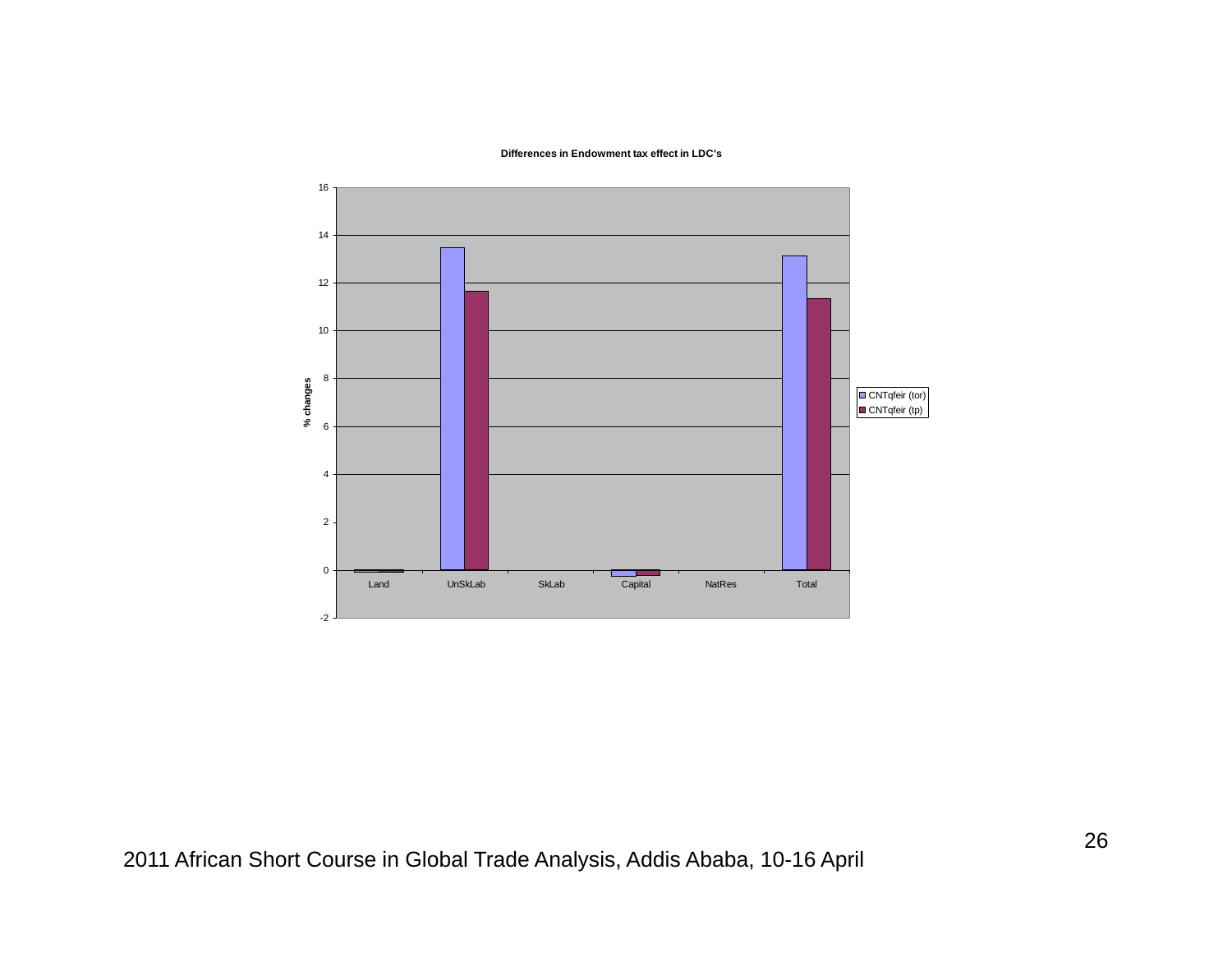#### **Terms of trade across different closures**

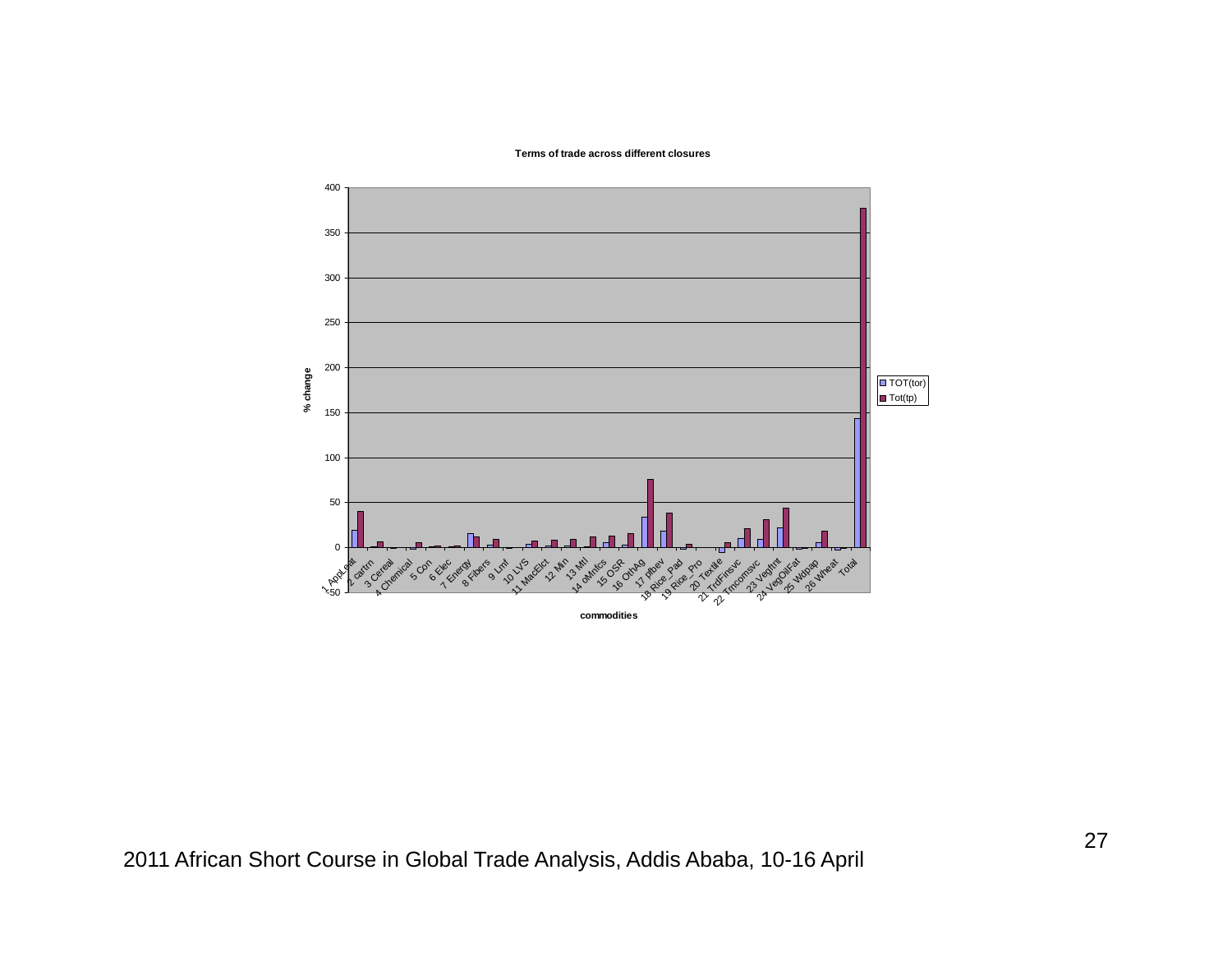### **CONCLUSION**

• **EPA Simulation**

- Increase in overall welfare in both LDC and EU
- Positive impacts on both ToT and Total Output
- –Increase in unemployment in unskilled labour in LDCs
- More gains for non-agric sub-sector in LDC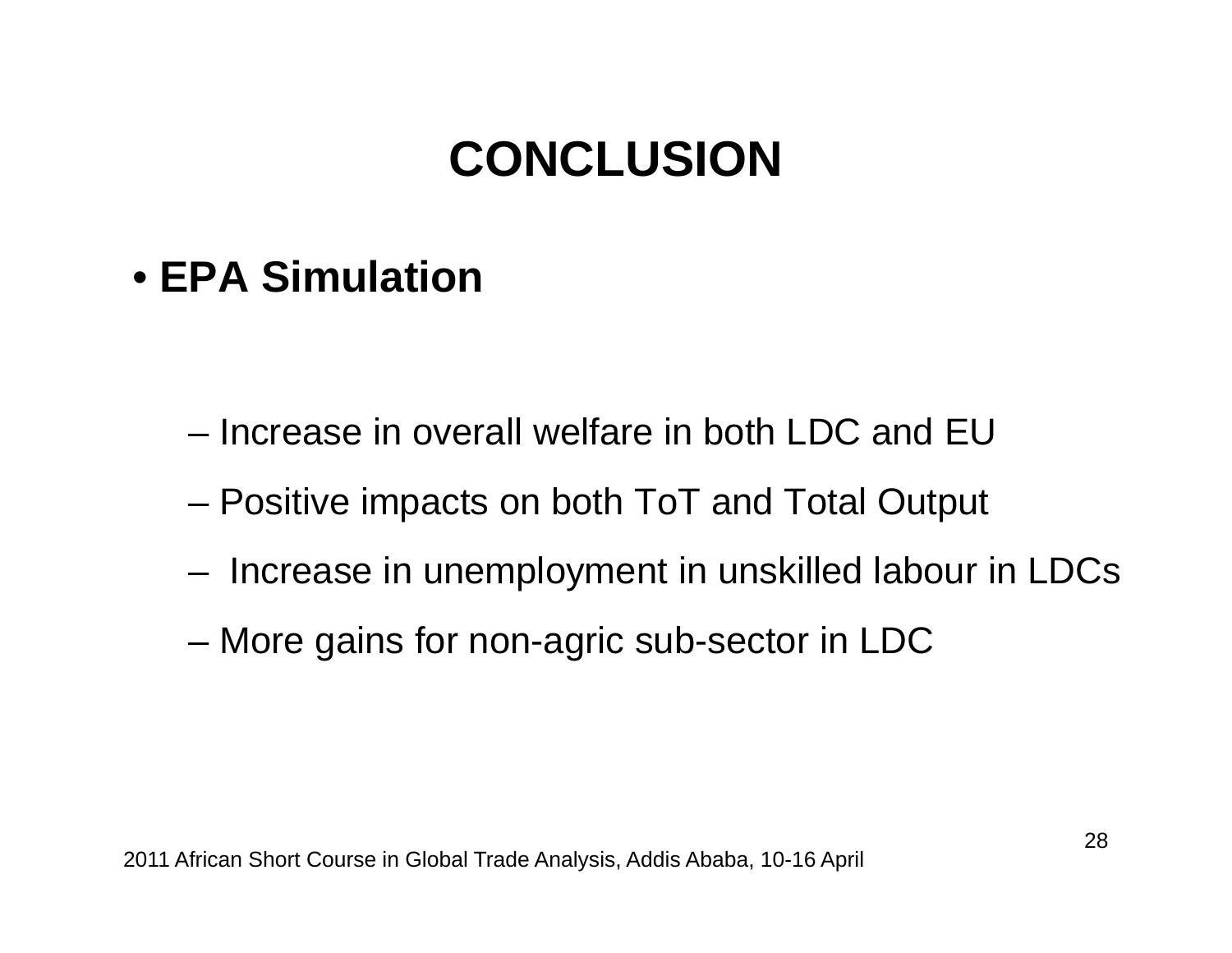# CONCLUSION

#### • **EBA Simulation**

 Contrary to expectation, there are significant welfare gains under the EU EBA scenario for LDC through the following mechanisms:

- Price effect: As other developing countries benefit from "0" tariffs on their exports to the EU, world prices go down and LDCs can import cheaper goods.
- Factor effect: Increased factor demand in LDCs has a positive welfare impact
- Allocative efficiency is higher for income or factor tax closure than for the consumption tax closure